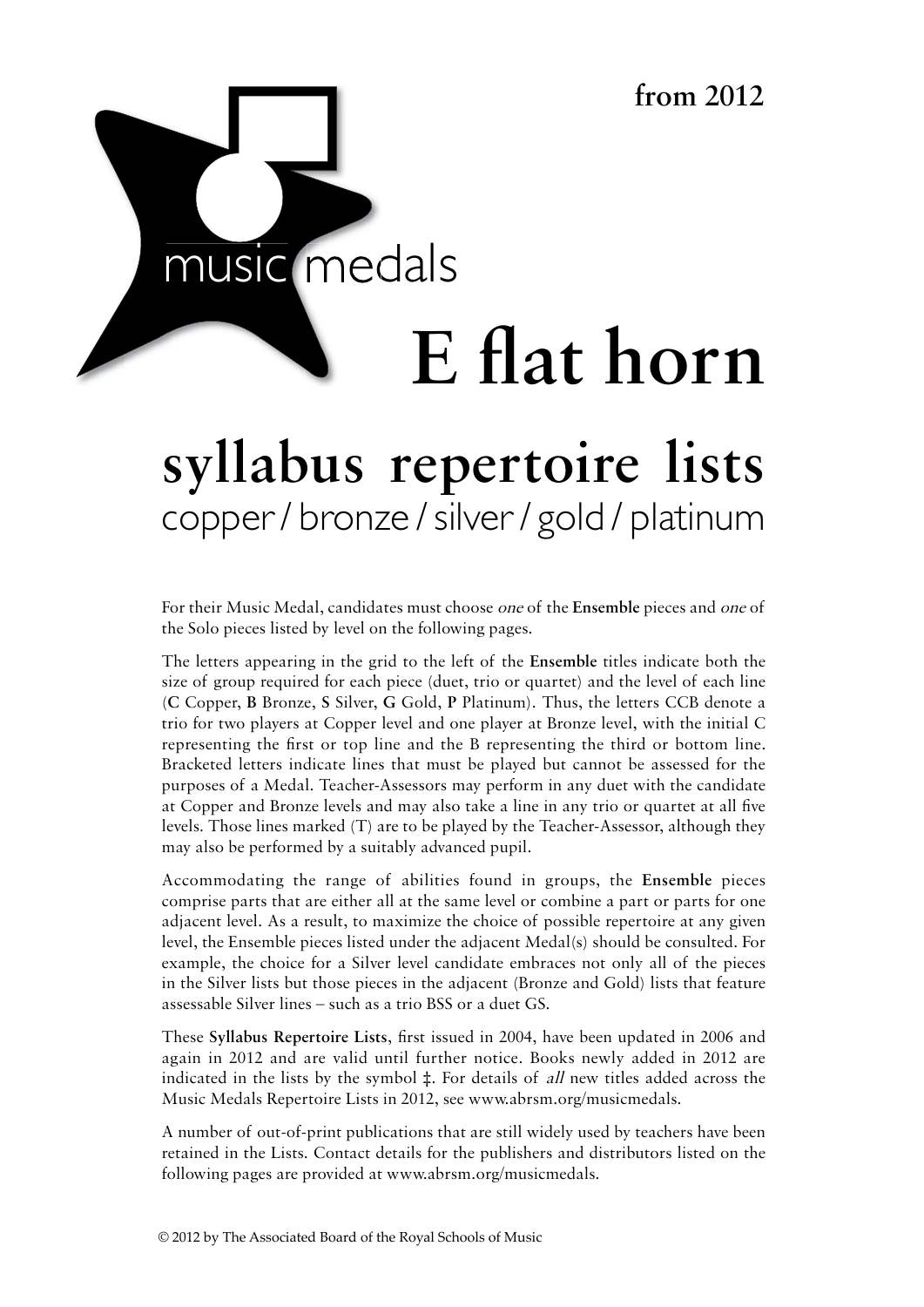# Ensemble

*For the Associated Board's Mixed Brass ensemble books listed on pages 2–5, levels in bold type indicate lines for E flat horn. For full details of instrumentation, see the individual books.*

### copper

| <b>Ensemble lines</b> |                                                         |
|-----------------------|---------------------------------------------------------|
| 1234                  |                                                         |
|                       | Music Medals Copper Brass 1 Ensemble Pieces (ABRSM)     |
| C C                   | The King's Procession Kit Turnbull: p. 2                |
| C C                   | <b>Bluebells</b> Nick Breeze: p. 2                      |
| C C                   | March of the Mouthpiece Paul Harris: p. 3               |
| C C                   | Leap-Frog Nick Breeze: p. 3                             |
| C C                   | Heavy Metal Brass Chris Batchelor: p. 4                 |
| C C                   | Traffic Jam Robert Tucker: p. 5                         |
| C C                   | To Me - To You! Stephen Roberts: p. 5                   |
| C B                   | Step by Step Kit Turnbull: p. 6                         |
| C B                   | Star-Gazing Stephen Roberts: p. 6                       |
| C B                   | Funky Riff Chris Batchelor: p. 7                        |
| C B                   | The Mole Henry Bowers-Broadbent: p. 7                   |
| $C$ B                 | Passing Clouds Nick Breeze: p. 8                        |
| C B                   | Another Tea-Cake, Your Majesty? Andrew Tyrrell: p. 8    |
| C B                   | Blue Haze Nick Breeze: p. 9                             |
| $C$ B                 | Beans on Toast Nigel Scaife: p. 9                       |
| CCC                   | First Things First Paul Archibald: p. 10                |
| CCB                   | To and Fro Henry Bowers-Broadbent: p. 11                |
| C B B                 | Pavane for a Sick Elephant Andrew Tyrrell: p. 12        |
| C(B) B                | <b>Blue in the Face</b> Henry Bowers-Broadbent: p. 13   |
| C C C C               | C-Breeze Nigel Scaife: p. 14                            |
| $C(C)(C)$ B           | Duck Chase, Op. 176a Derek Bourgeois: p. 15             |
| CBBB                  | Jingle Bells J. Pierpoint, arr. John Miller: p. 16      |
|                       | Music Medals Copper Mixed Brass Ensemble Pieces (ABRSM) |
| $\subset$ $\subset$   | Follow the Leader Nick Breeze: p. 2                     |
| $\subset$ $\subset$   | Sing Something Simple Paul Archibald: p. 2              |
| C C                   | The Lighthouse Phil Croydon: p. 3                       |
| C C                   | Sharing lan Lowes: p. 3                                 |
| C C                   | Rhyming Couplets David Mitcham: p. 4                    |
| СC                    | The North Pole Nick Breeze: p. 4                        |
| C C                   | Double Trouble John Miller: p. 5                        |
| $C$ $C$ $C$           | Spring Surprise (i) Philip Sparke: p. 6                 |
| CCC                   | A Lesson from Zia Maria Chris Batchelor: p. 7           |
| C C C                 | Chorale (ii) Adrian Taylor: p. 8                        |
| C C B                 | Sidesaddle John Frith: p. 9                             |
| C C B                 | Jamaican Rumble Paul Archibald: p. 10                   |
| C C C C               | Cajun Cakewalk (i) Phil Croydon: p. 12                  |
| c c c c               | Across the Wide Snake River (ii) David Mitcham: p. 15   |
| c c c c               | Blues for Four (ii) Nick Breeze: p. 17                  |
| $C$ B C $C$           | The Donkey's Parade (i) Adrian Taylor: p. 18            |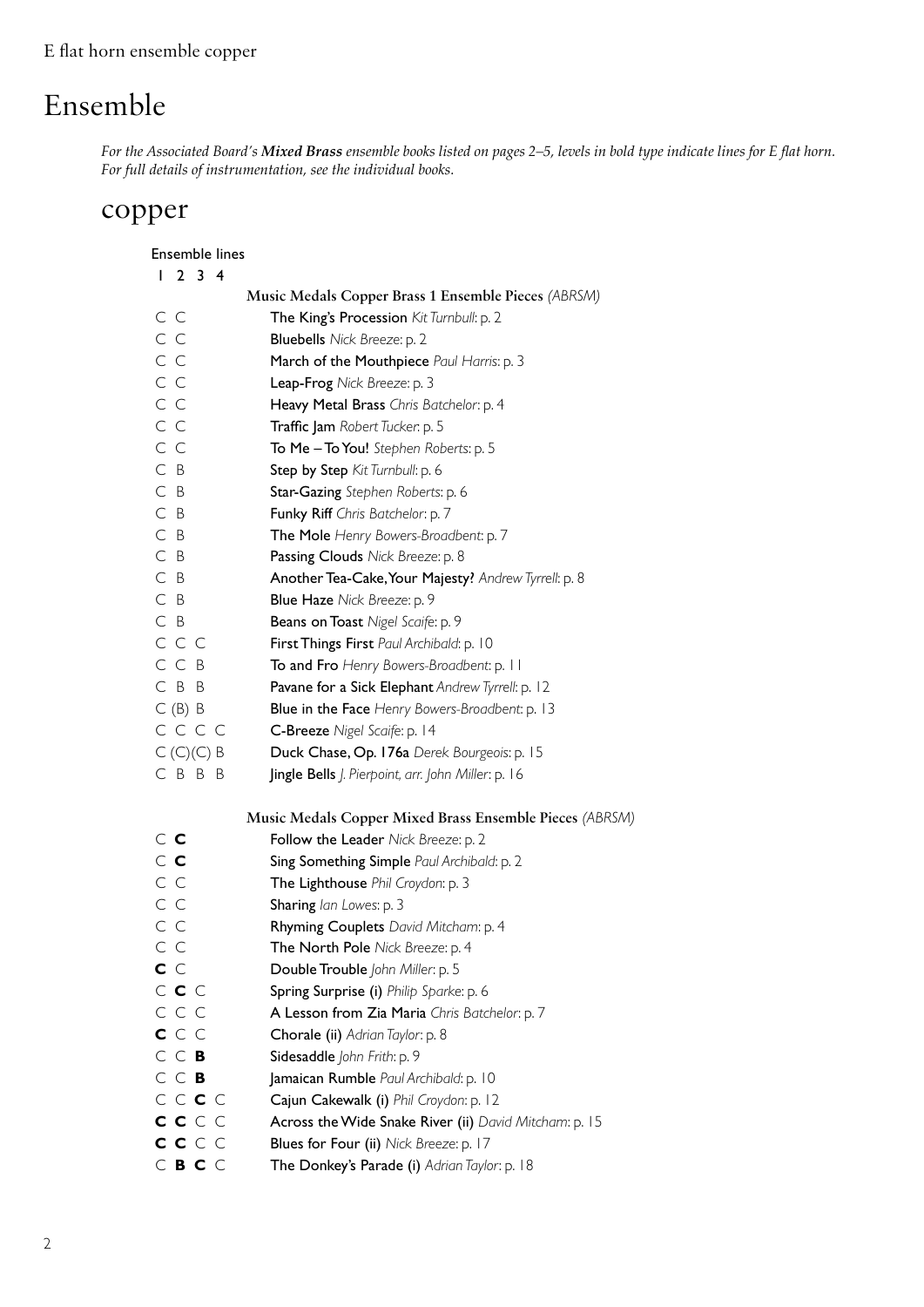| <b>Ensemble lines</b><br>$2 \t3 \t4$ |                                                                                                                                                                                            |
|--------------------------------------|--------------------------------------------------------------------------------------------------------------------------------------------------------------------------------------------|
|                                      | Essential Elements 2000 Eb Tenor (Alto) Horn Book 1 Tim Lautzenheiser, John Higgins, Charles<br>Menghini, Paul Lavender, Tom C. Rhodes & Don Bierschenk (Hal Leonard/De Haske Hal Leonard) |
| $(C)$ C                              | Split Decision: no. 22, p. 7A                                                                                                                                                              |
|                                      | Learn as You Play Trombone/Euphonium/Eb Tenor Horn/Baritone & Peter Wastall (Boosey &<br>Hawkes/MDS)                                                                                       |
| $(C)$ C                              | Let's Beguine: p. 9                                                                                                                                                                        |
|                                      | Team Brass Brass Band Instruments Richard Duckett (Faber Music; formerly issued by IMP)                                                                                                    |
| C C                                  | Acapulco Bay: pp. $6 & 7$                                                                                                                                                                  |
| C C                                  | Watch Your Step!: p. 8 (line 2, Sort 'em Out!: p. 9)                                                                                                                                       |
|                                      | A Tune a Day French Horn/Tenor Horn Book 1 C. Paul Herfurth & Vernon R. Miller (Boston                                                                                                     |
|                                      | Music/Music Sales)                                                                                                                                                                         |
| $(C)$ C                              | Upidee: no. 1, p. 13                                                                                                                                                                       |
|                                      | We Two: no. 3, p. 13                                                                                                                                                                       |
|                                      |                                                                                                                                                                                            |

## bronze

|                    | Music Medals Bronze Brass 1 Ensemble Pieces (ABRSM) |
|--------------------|-----------------------------------------------------|
| ВC                 | Two's Company Paul Archibald: p. 2                  |
| B(C)               | Donkey Ride Nick Breeze: p. 2                       |
| C<br>B             | Lament for a Lost Yak Andrew Tyrrell: p. 3          |
| B<br>B             | This Old Canon Trad., arr. Nick Breeze: p. 4        |
| B<br>B             | Dancing Shadows Stephen Roberts: p. 5               |
| B<br>B             | Lean on Me Bill Withers, arr. Chris Batchelor: p. 6 |
| -S<br>B            | Bells Nick Breeze: p. 7                             |
| B(S)               | Rhumba for Two Nick Breeze: p. 8                    |
| S<br>B             | Circus Clowns Stephen Roberts: p. 10                |
| B C C              | Follow Me Alan Hutt: p. 11                          |
| C C<br>B           | Three in Three Nigel Mainard: p. 12                 |
| Β<br>B(T)          | Stir It Up Bob Marley, arr. Chris Batchelor: p. 13  |
| Β<br>B(C)          | Festive Fanfare Paul Harris: p. 14                  |
| B B<br>B           | Kum Ba Yah Trad. African, arr. John Miller: p. 15   |
| B<br>B B           | Lullaby for Nina Andrew Tyrrell: p. 16              |
| B S<br>B           | Balloons Adrian Taylor: p. 17                       |
| S S<br>B           | Old MacDonald Trad., arr. John Miller: p. 18        |
| B C C<br>B         | Folksong Alan Hutt: p. 19                           |
| C C<br>B<br>B      | Favourite Breakfast Nigel Mainard: p. 20            |
| B<br>- B<br>B<br>B | Elephants' March Adrian Taylor: p. 21               |
| B<br>B<br>S<br>-S  | Fanfare for a King Adrian Taylor: p. 22             |
| Β<br>B<br>B<br>B   | Pass the Parcel John Frith: p. 24                   |
|                    |                                                     |

### **Music Medals Bronze Mixed Brass Ensemble Pieces** *(ABRSM)*

- B **B** Soccarocca *John Miller*: p. 2
- B **B** Wonky Waltz *Nick Breeze*: p. 3
- B B Megamarch *James Rae*: p. 4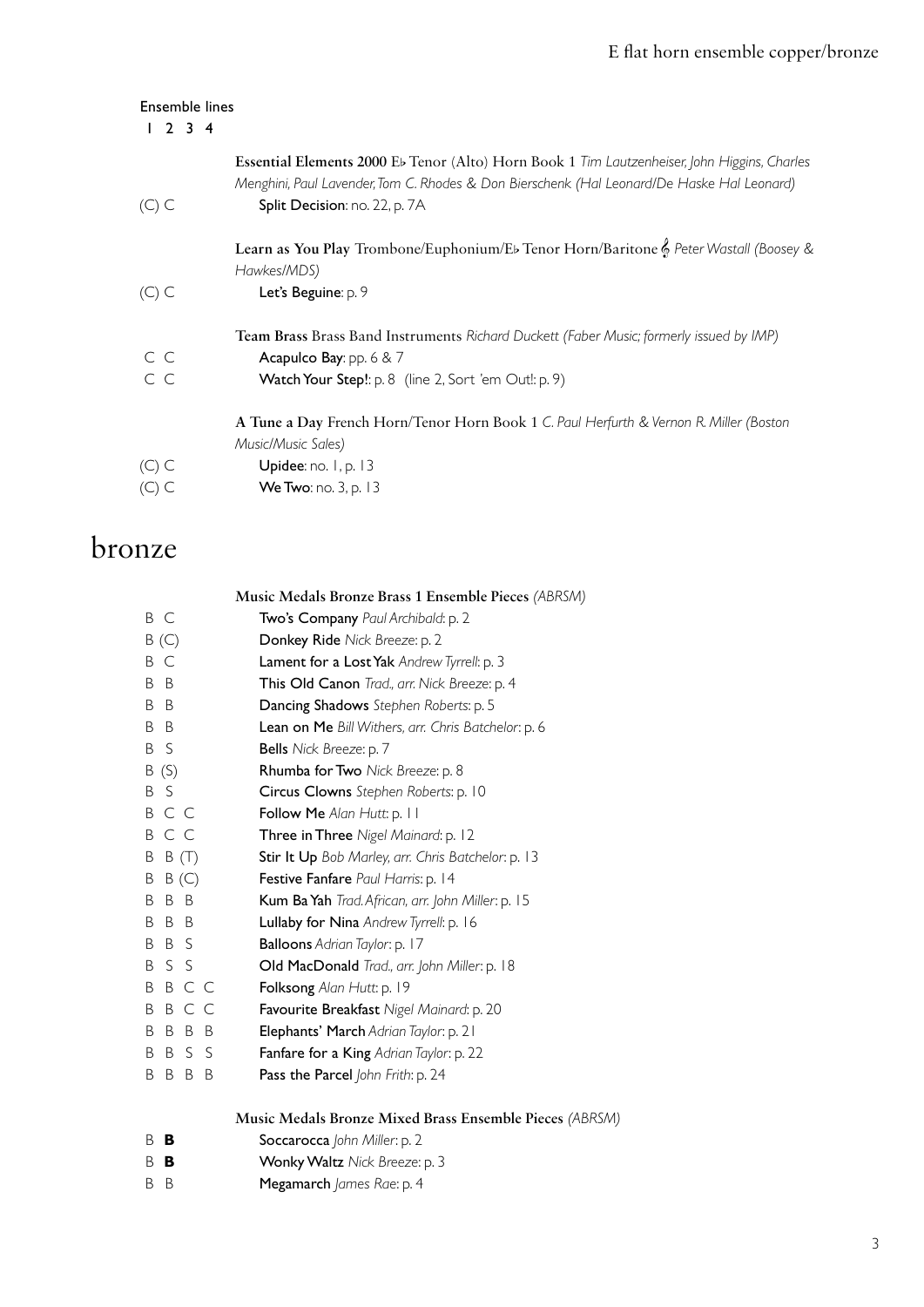| 1234                          |                                                                                                      |
|-------------------------------|------------------------------------------------------------------------------------------------------|
|                               | Music Medals Bronze Mixed Brass Ensemble Pieces (cont.)                                              |
| B B                           | Passing Through Chris Batchelor: p. 5                                                                |
| B B                           | Two for Tea (i) Philip Harper: p. 6                                                                  |
| B B                           | Bought me a cat (ii) Trad. American, arr. Paul Archibald: p. 9                                       |
| B<br>B B                      | Alpine Echo lan Lowes: p. 10                                                                         |
| B<br>B<br>B                   | Dancing Bears Adrian Taylor: p. 12                                                                   |
| B<br>B<br>B                   | Promenade Kit Turnbull: p. 13                                                                        |
| B<br>S<br>В                   | Tango para Tres (i) Phil Croydon: p. 14                                                              |
| S<br>B<br>-S                  | Russian Nights (i) Philip Sparke: p. 16                                                              |
| $S_S$<br>B                    | Ye Kinge (i) David Mitcham: p. 18                                                                    |
| $S_S$<br>B                    | Country Dance (ii) Trad., arr. Paul Archibald: p. 23                                                 |
| C C C<br>B                    | March Susato, arr. Paul Archibald: p. 24                                                             |
| B B B<br>B                    | Last Chance Nick Breeze: p. 26                                                                       |
| <b>BBBS</b>                   | African Hymn (ii) Philip Harper: p. 30                                                               |
| BSBB                          | Waltzing Around (i) Philip Harper: p. 32                                                             |
|                               | The Jock McKenzie Tutor Book for Young Brass Players & Bb/Eb Instruments [Book 1] Jock               |
|                               |                                                                                                      |
|                               |                                                                                                      |
|                               | McKenzie (Con Moto/Mostyn Music)                                                                     |
|                               | Sunshine of Life: p. 23                                                                              |
|                               | Spice of Life: p. 23                                                                                 |
|                               | Learn as You Play Trombone/Euphonium/Eb Tenor Horn/Baritone & Peter Wastall (Boosey &<br>Hawkes/MDS) |
| $(B)$ B<br>$(B)$ B<br>$(T)$ B | Mexican Madness: p. 13                                                                               |
| $(T)$ B                       | Duo: $p. 21$                                                                                         |
|                               | Team Brass Brass Band Instruments Richard Duckett (Faber Music; formerly issued by IMP)              |
| B<br>B                        | Canzonetta: p. 15                                                                                    |
| B<br>B<br>B                   | Canzonetta: p. 15 (line 3 in Brass Band Supplement: p. 3)                                            |
| B(B)<br>B                     | Regal Fanfare: p. 20                                                                                 |
| B<br>B                        | When I First Came to This Land: p. 20                                                                |
| B B<br>B                      | When I First Came to This Land: p. 20 (line 3 in Brass Band Supplement: p. 6)                        |
|                               | Team Brass Repertoire Brass Band Instruments Richard Duckett (IMP/Faber Music)                       |
| B(B)(B)                       | Don't Sit under the Apple Tree: p. 8                                                                 |

## silver

| Music Medals Silver Brass 1 Ensemble Pieces (ABRSM) |  |  |
|-----------------------------------------------------|--|--|
|-----------------------------------------------------|--|--|

- S B Loping Along *Chris Batchelor*: p. 3
- S B Botany Bay *Trad. Australian, arr. Kit Turnbull*: p. 4
- S (B) Jigavotte *Henry Bowers-Broadbent*: p. 5
- S S Joburg Swing *Chris Batchelor*: p. 6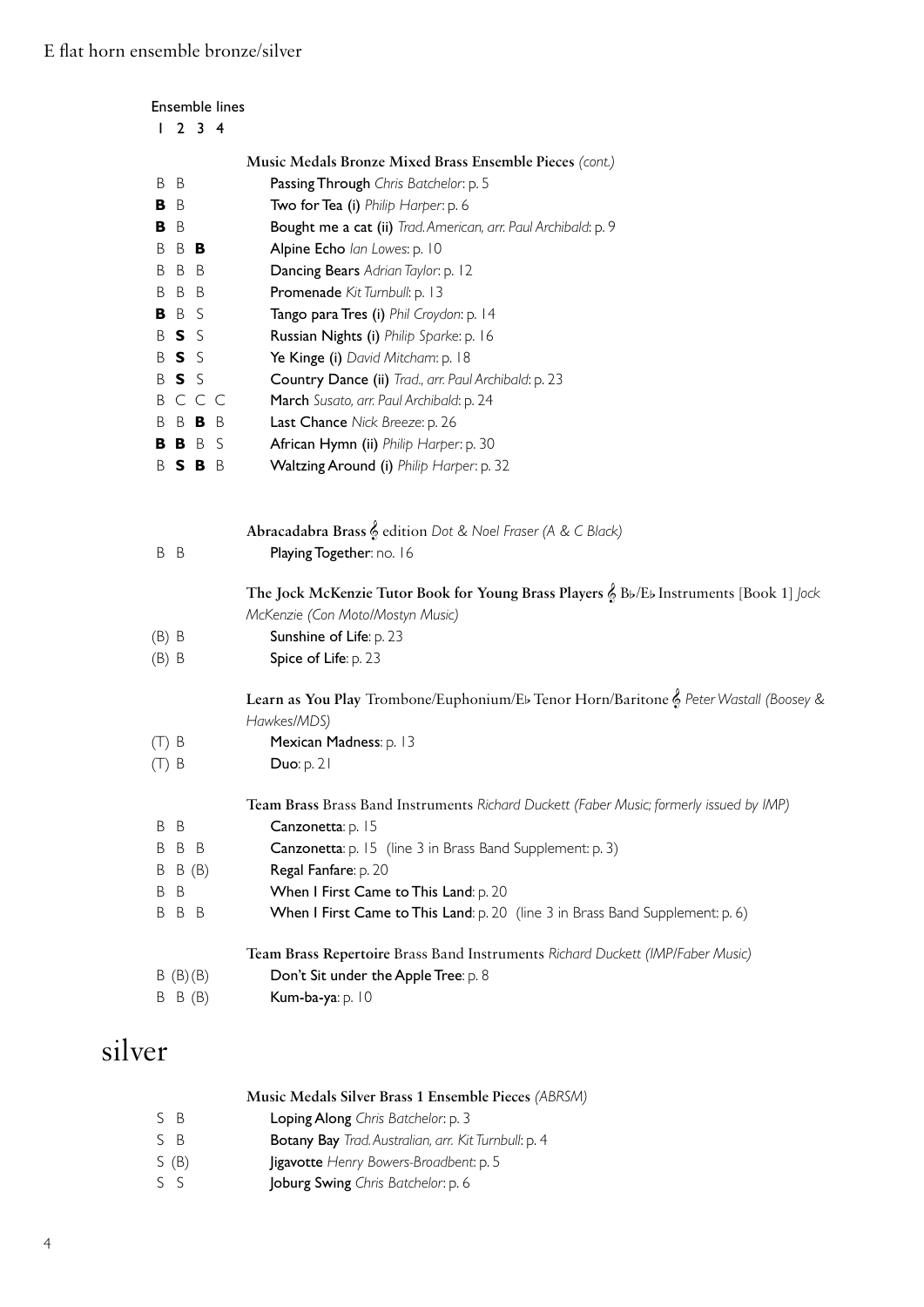### Ensemble lines

|                    | Music Medals Silver Brass 1 Ensemble Pieces (cont.)                                   |
|--------------------|---------------------------------------------------------------------------------------|
| <sub>S</sub><br>S. | Mission Improbable James Rae: p. 7                                                    |
| S S                | Lillibulero Trad., arr. Kit Turnbull: p. 8                                            |
| S<br>S             | When the saints go marchin' in Black and Purvis, arr. James Rae: p. 9                 |
| S G                | The Choring Song Kenneth Hesketh: p. 10                                               |
| S G                | Silvergold Blues Chris Batchelor: p. 11                                               |
| S<br>B B           | A Castle Fanfare Kit Turnbull: p. 12                                                  |
| S<br>B B           | Canto Kenneth Hesketh: p. 13                                                          |
| S S B              | Down by the Riverside Trad., arr. Nick Breeze: p. 14                                  |
| S<br>S B           | What shall we do with the drunken sailor? Sea Shanty, arr. Nick Breeze: p. 16         |
| S S B              | The Millstream Kit Turnbull: p. 18                                                    |
| S S S              | Way down upon the Swanee River S. C. Foster, arr. Stephen Roberts: p. 19              |
| S<br>S S           | Cluster's Last Stand Paul Archibald: p. 20                                            |
| SSG                | The Winds of Change Nick Breeze: p. 22                                                |
| SSBB               | Sweet Dreams John Frith: p. 23                                                        |
| S<br>S B B         | Marathon Runner John Miller: p. 24                                                    |
| SSSS               | Udite le trombe Banchieri, arr. John Miller: p. 26                                    |
| S(S) S(S)          | The Rhythm Train Tony Rickard: p. 28                                                  |
| SSGG               | Cloak and Dagger Adrian Taylor: p. 30                                                 |
|                    |                                                                                       |
|                    | Music Medals Silver Mixed Brass Ensemble Pieces (ABRSM)                               |
| $S$ $S$            | Mirliton Tango Mark Bassey: p. 2                                                      |
| $S$ $S$            | Reflection Martin Ellerby: p. 3                                                       |
| S S                | Molesworth's Revenge, Op. 222b Derek Bourgeois: p. 4                                  |
| S<br>-S            | Catch me if you can! Stephen Roberts: p. 6                                            |
| S S                | Walking the Cliff Tops (ii) Chris Batchelor: p. 9                                     |
| S S                | Medieval Melody (i) Philip Harper: p. 10                                              |
| SBB                | Snake, Rattle and Roll Tony Rickard: p. 12                                            |
| S.<br>S B          | Halting Hymn Tony Rickard: p. 14                                                      |
| S $(S)$ <b>B</b>   | Lazy Laendler Eric Crees: p. 16                                                       |
| S<br>B S           | Whistling Waltz Mark Bassey: p. 18                                                    |
| S<br>S S           | Mercy, Mercy, Mercy Joe Zawinul, arr. Jim Clarke: p. 20                               |
| S<br>S S           | Rock Steady Stephen Roberts: p. 22                                                    |
| S S<br>s           | Where Earth Meets Sky (ii) David Mitcham: p. 26                                       |
| S<br>B S B         | Hard Slog James Rae: p. 28/30                                                         |
| S<br>B S B         | Wombat's Delight, Op. 222c Derek Bourgeois: p. 32                                     |
| S<br>SSB           | Swiss Roll (ii) Alwyn Green: p. 35                                                    |
| S S S B            | Thankful for Small Mercies (i) (Inspired by Joe Zawinul's 'Mercy, Mercy, Mercy') Mark |
|                    | Bassey: p. 36                                                                         |

**Abracadabra Brass** & edition *Dot & Noel Fraser (A & C Black)*

(S) S **Buttercup Farm**: no. 71

 **The Boosey Brass Method** Eb Brass Band Instruments Book 2 *ed. Chris Morgan (Boosey & Hawkes/MDS)*

S (S) S Kenya Melody: p. 11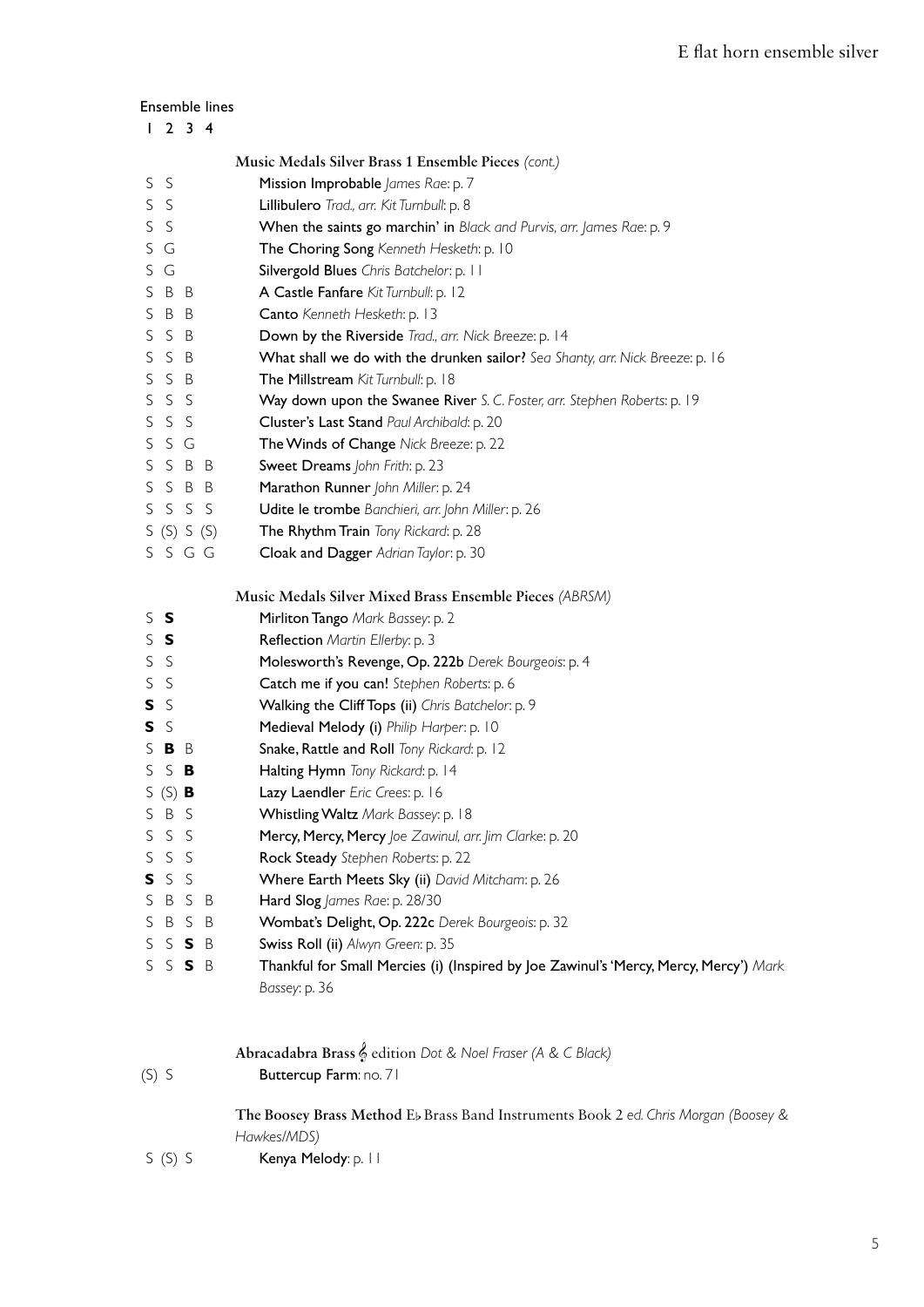| Ensemble lines<br>$2 \t3 \t4$<br>$\mathbf{I}$ |                                                                                           |
|-----------------------------------------------|-------------------------------------------------------------------------------------------|
|                                               | The Jock McKenzie Tutor Book for Young Brass Players & Bb/Eb Instruments [Book 1] Jock    |
|                                               | McKenzie (Con Moto/Mostyn Music)                                                          |
| S<br>-S                                       | Tyrolean Trumpets: p. 31                                                                  |
| $\mathsf{S}$<br><sub>S</sub>                  | Latin A Go Go: p. 32                                                                      |
| $\mathsf{S}$<br>S                             | Medieval Dance: p. 33                                                                     |
|                                               | Learn as You Play Trombone/Euphonium/Eb Tenor Horn/Baritone & Peter Wastall (Boosey &     |
|                                               | Hawkes/MDS)                                                                               |
| S(S)                                          | Corumbá: p. 17                                                                            |
| S S                                           | Fanfare: p. 27                                                                            |
|                                               | Look, Listen & Learn 1 Method for Eb Tenor Horn Tijmen Botma & Jaap Kastelein, ed. Philip |
|                                               | Sparke (De Haske Hal Leonard)                                                             |
| S B                                           | The Blue Band: p. 31                                                                      |
| S(S)                                          | Menuetto Antico: p. 33                                                                    |
| $S$ $S$                                       | All's Well that Ends Well: p. 39                                                          |
|                                               | Team Brass Brass Band Instruments Richard Duckett (Faber Music; formerly issued by IMP)   |
| S(S)                                          | Little Donkey: p. 37                                                                      |
|                                               | Team Brass Repertoire Brass Band Instruments Richard Duckett (IMP/Faber Music)            |
| S S<br>S.                                     | Old Mac's Jazz: p. 12                                                                     |
| S(S)<br>S                                     | Joy to the World: p. 14                                                                   |
| S<br>S.<br>-S                                 | Little Brown Jug: p. 24                                                                   |

# gold

|               | Music Medals Gold Brass 1 Ensemble Pieces (ABRSM)                 |
|---------------|-------------------------------------------------------------------|
| G S           | Mr T. C.'s Banana Boat Phil Croydon: p. 2                         |
| G S           | Puppet Dance Philip Sparke: p. 3                                  |
| G S           | Baker Street Blues Nick Breeze: p. 4                              |
| GG            | Iron Man James Rae: p. 6                                          |
| GG            | Motor Madness John Miller: p. 7                                   |
| G G           | Barbara Allen Trad., arr. Neil Butterworth: p. 8                  |
| GG            | Cheese and Pickled Onions, Op. 176d Derek Bourgeois: p. 9         |
| G P           | You've Been Trumped! Robert Tucker: p. 10                         |
| G P           | Ragbag Philip Harper: p. 12                                       |
| $G$ S $(S)$   | Peter on the Sea Spiritual, arr. Guy Woolfenden: p. 14            |
| GGS           | Brass-Bell Boogie Stephen Roberts: p. 16                          |
| $G$ $G$ $(S)$ | The Truth James Rae: p. 18                                        |
| GGG           | Pastime with Good Company Henry VIII, arr. Stephen Roberts: p. 20 |
| GGG           | The Foggy, Foggy Dew Trad. English, arr. John Frith: p. 22        |
| G G(P)        | Rain Dance Stephen Roberts: p. 24                                 |
| GGSS          | The Camptown Races S. C. Foster, arr. James Rae: p. 26            |
| GGGG          | The Minute Minuet Philip Harper: p. 28                            |
| GGGG          | Tarantella Philip Sparke: p. 30                                   |
| G G (G)       | Chase! Paul Harris: p. 32                                         |
| GGPP          | Rock for Four Nick Breeze: p. 34                                  |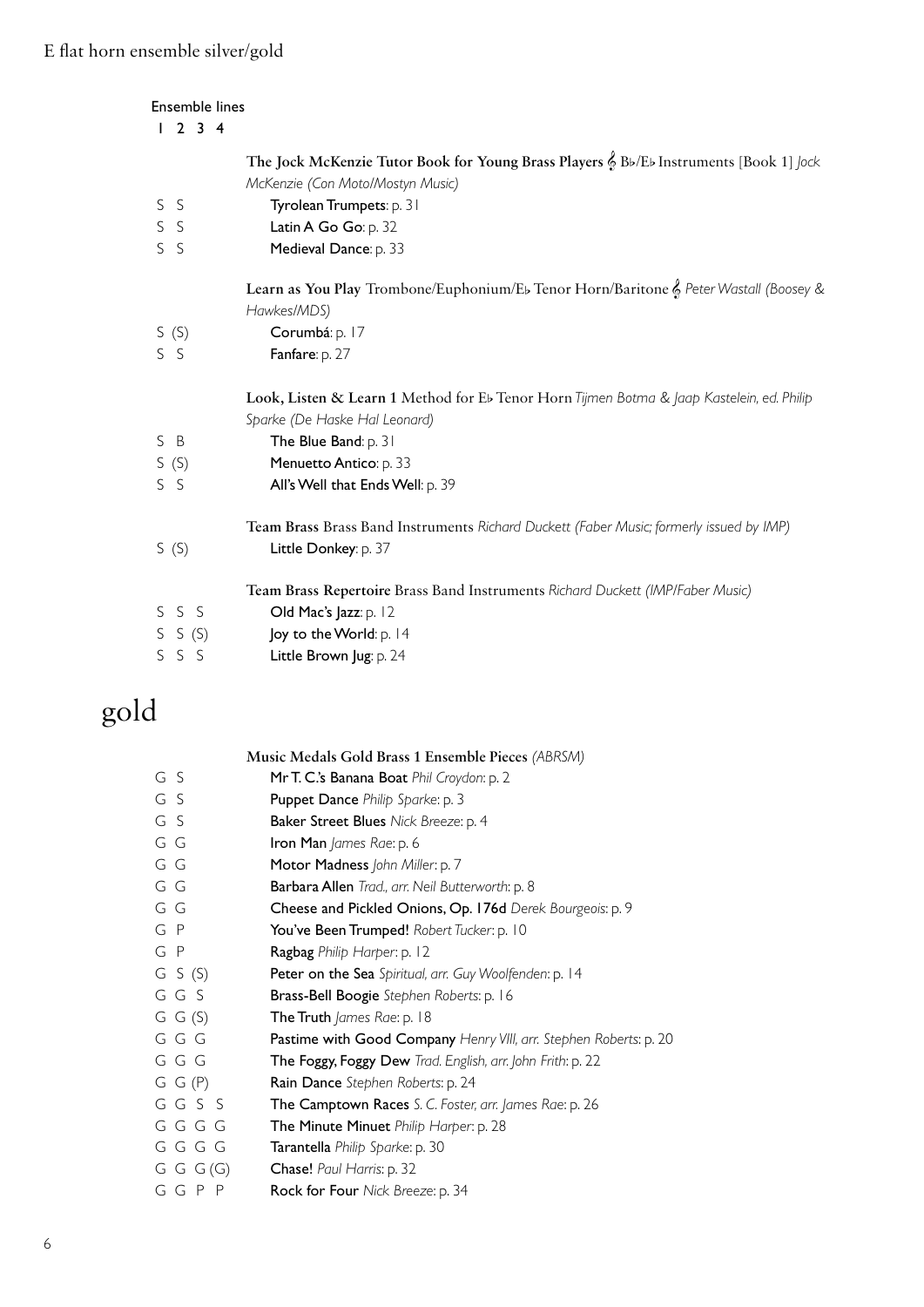|            | Ensemble lines<br>1234 |                                                                                                                                                                                                                                        |
|------------|------------------------|----------------------------------------------------------------------------------------------------------------------------------------------------------------------------------------------------------------------------------------|
| $\ddagger$ | G G                    | Abracadabra Brass & edition Dot & Noel Fraser (A & C Black)<br>Catch a Falling Star: no. 83                                                                                                                                            |
|            | G(S)                   | Essential Elements 2000 Eb Tenor (Alto) Horn Book 1 Tim Lautzenheiser, John Higgins, Charles<br>Menghini, Paul Lavender, Tom C. Rhodes & Don Bierschenk (Hal Leonard/De Haske Hal Leonard)<br>Swing Low, Sweet Chariot: no. 186, p. 39 |
| $\ddagger$ | $(G)$ G                | La Bamba: no. 187, p. 39                                                                                                                                                                                                               |
|            |                        | The Jock McKenzie Tutor Book for Young Brass Players & Bb/Eb Instruments Book 2<br>Jock McKenzie (Con Moto/Mostyn Music)                                                                                                               |
|            | G G                    | Eastern Bloc: p. 4                                                                                                                                                                                                                     |
|            | GG                     | Czardas: p. 12                                                                                                                                                                                                                         |
|            | G G                    | Hook, Line and Sinker: p. 17                                                                                                                                                                                                           |
|            |                        | Learn as You Play Trombone/Euphonium/Eb Tenor Horn/Baritone & Peter Wastall (Boosey &<br>Hawkes/MDS)                                                                                                                                   |
|            | G G                    | Fanfare: p. 39                                                                                                                                                                                                                         |
|            | G G                    | Cotillon: p. 53                                                                                                                                                                                                                        |
|            |                        | Look, Listen & Learn 2 Method for Eb Tenor Horn Tijmen Botma & Jaap Kastelein, ed. Philip<br>Sparke (De Haske Hal Leonard)                                                                                                             |
|            | G G                    | The Acrobats: p. 35                                                                                                                                                                                                                    |
|            | GG                     | Melancho-licks': p. 39                                                                                                                                                                                                                 |
|            |                        | Team Brass Brass Band Instruments Richard Duckett (Faber Music; formerly issued by IMP)                                                                                                                                                |
|            | G G                    | Tijuana Brass: p. 39                                                                                                                                                                                                                   |
|            | G G(G)                 | Tijuana Brass: p. 39 (line 3 in Brass Band Supplement: p. 11)                                                                                                                                                                          |
|            | G G                    | St Anthony Chorale: p. 49                                                                                                                                                                                                              |
|            | G G(G)                 | St Anthony Chorale: p. 49 (line 3 in Brass Band Supplement: p. 15)                                                                                                                                                                     |
|            | $G$ $G$ $(S)$          | Team Brass Repertoire Brass Band Instruments Richard Duckett (IMP/Faber Music)<br>Brass Suite: p. 18                                                                                                                                   |

# platinum

|                   | Music Medals Platinum Brass 1 Ensemble Pieces (ABRSM)     |
|-------------------|-----------------------------------------------------------|
| P G               | The Abercrombies Philip Harper: p. 2                      |
| P<br>G            | Lara's Lament Philip Sparke: p. 4                         |
| P<br>- P          | <b>Southern Swing Mike Revell: p. 6</b>                   |
| P<br>$\mathsf{P}$ | The Ghost John Miller: p. 8                               |
| $\mathsf{P}$<br>P | Rondeau from 'Abdelazar' Purcell, arr. Nick Breeze: p. 10 |
| P<br>P.           | No Sir! Kenneth Hesketh: p. 12                            |
| PGG               | Triple Tango Stephen Roberts: p. 14                       |
| PPG               | Musketeers Philip Sparke: p. 16                           |
| P P P             | A Birthday Fugue, Op. 176j Derek Bourgeois: p. 18         |
| P P P             | Proclamation Kenneth Hesketh: p. 20                       |
| P G G G           | Regally Cool! Andrew Tyrrell: p. 23                       |
| P G G             | Love Song Philip Sparke: p. 26                            |
|                   |                                                           |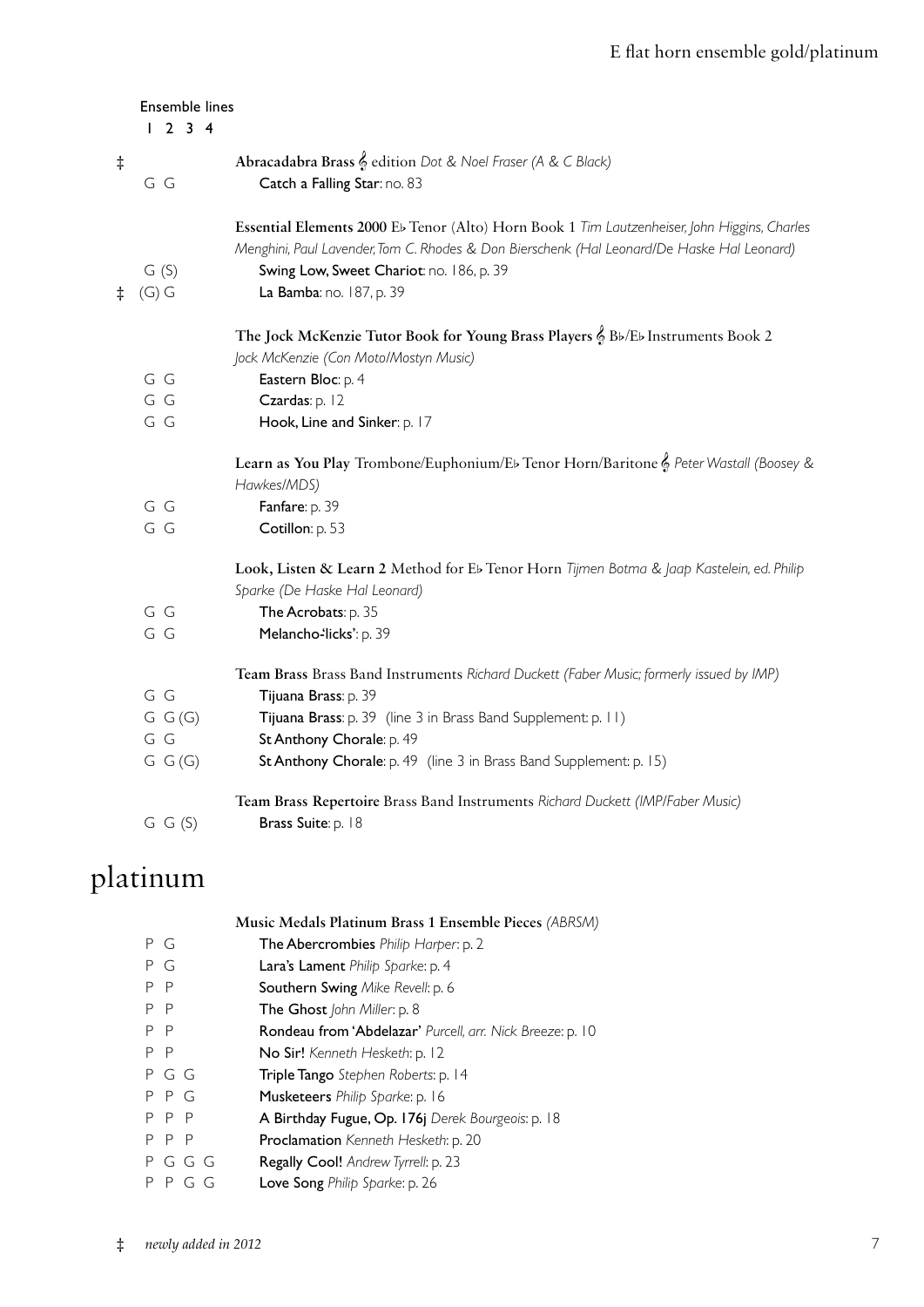### Ensemble lines

|  |         | Music Medals Platinum Brass 1 Ensemble Pieces (cont.)    |
|--|---------|----------------------------------------------------------|
|  | P P P P | La Cucaracha Trad., arr. Stephen Roberts: p. 29          |
|  | P P P P | Walking Balkan Brass Chris Batchelor: p. 32              |
|  | P P P P | The Earl of Oxford's March Byrd, arr. John Miller: p. 34 |

### **The Jock McKenzie Tutor Book for Young Brass Players** & Bb/Eb Instruments Book 2

*Jock McKenzie (Con Moto/Mostyn Music)*

- P P **Ebb Tide**: p. 20
- P P Fiesta for Fun: p. 28
- P P **Great Expectations**: p. 40
- P P Swing It!: p. 41

**Team Brass Repertoire** Brass Band Instruments *Richard Duckett (IMP/Faber Music)*

P P (P) Match of the Day: p. 31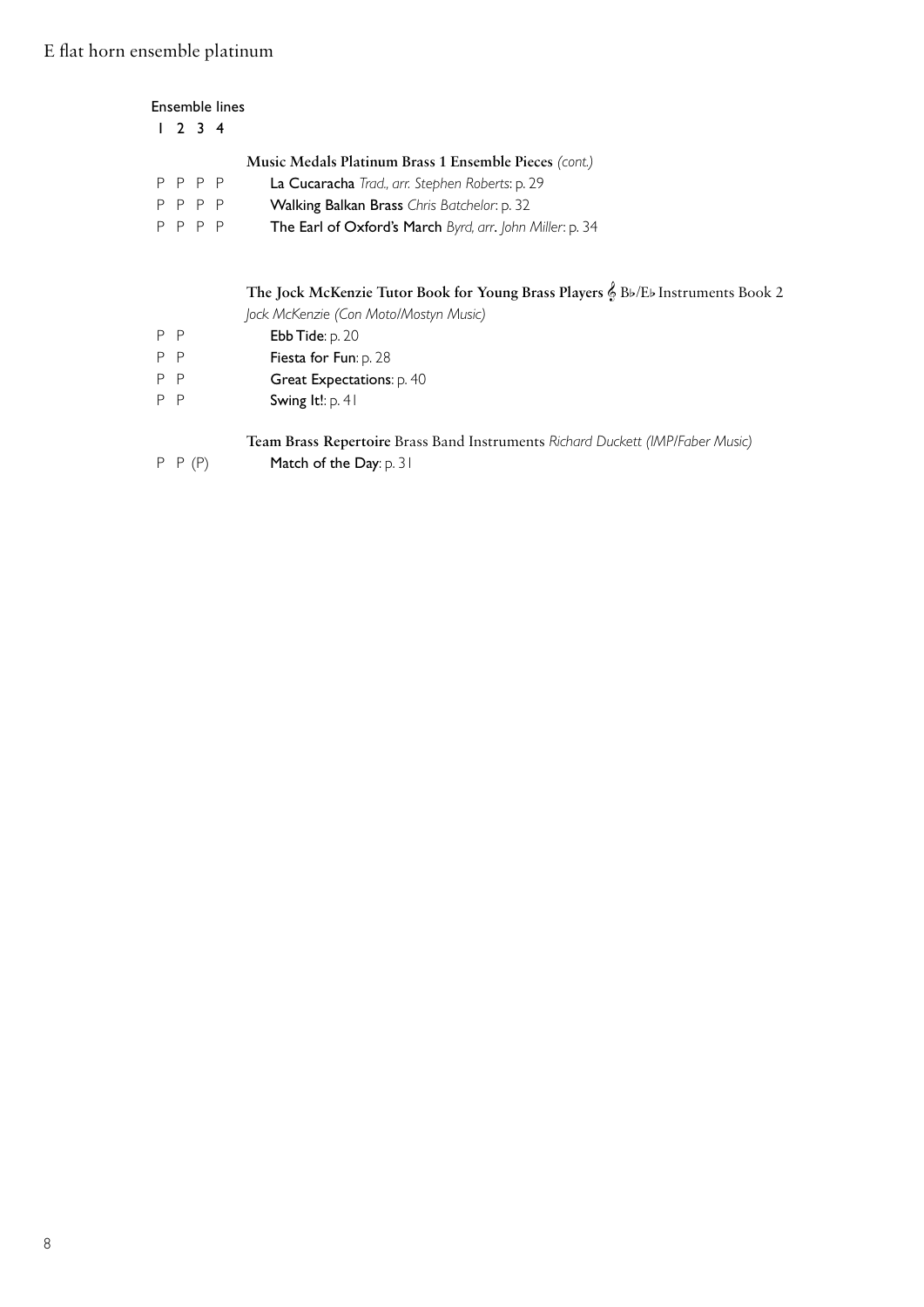## Solo

### copper

 **Abracadabra Brass** & edition *Dot & Noel Fraser (A & C Black)* Merrily We Roll Along: no. 7 Take a Rest: no. 8 Now the Day Is Over: no. 10 Clown Dance: no. 11

 **The Boosey Brass Method** EbBrass Band Instruments Book 1 *ed. Chris Morgan (Boosey & Hawkes/MDS)* Au clair de la lune: p. 15 Shore to Sea: p. 15

 **Essential Elements 2000** Eb Tenor (Alto) Horn Book 1 *Tim Lautzenheiser, John Higgins, Charles Menghini, Paul Lavender, Tom C. Rhodes & Don Bierschenk (Hal Leonard/De Haske Hal Leonard)* Go Tell Aunt Rhodie: no. 18, p. 6A March Steps: no. 23, p. 7A Au clair de la lune: no. 28, p. 8A

 **The Jock McKenzie Tutor Book for Young Brass Players** & Bb/Eb Instruments [Book 1] *Jock McKenzie (Con Moto/Mostyn Music)*

Social Climber: p. 7 Blues: p. 7 How Many Steps?: p. 8 Vaudeville: p. 8 Pacemaker: p. 9

 **Learn as You Play** Trombone/Euphonium/Eb Tenor Horn/Baritone & *Peter Wastall (Boosey & Hawkes/MDS)*

 Chanson de nuit: p. 7 Saint Margarita's Lullaby: p. 7 A Hymn for Easter: p. 7

 **Look, Listen & Learn 1** Method for Eb Tenor Horn *Tijmen Botma & Jaap Kastelein, ed. Philip Sparke (De Haske Hal Leonard)*

 Blow-Up Blues: p. 13 Ode to Joy: p. 16 All Square: p. 16 Up and Down the Stairs: p. 17

 **Look, Listen & Learn 1: Play Your Favourite Songs** Trumpet/Cornet/Baritone/Euphonium/Flugel Horn/Eb Tenor Horn Michiel Oldenkamp & Jaap Kastelein, ed. Philip Sparke (De Haske Hal Leonard)

Au clair de la lune: no. 1, p. 5 Merrily We Roll Along: no. 2, p. 5 Saint Margarita's Lullaby: no. 4, p. 5 Go Tell Aunt Rhody: no. 9, p. 7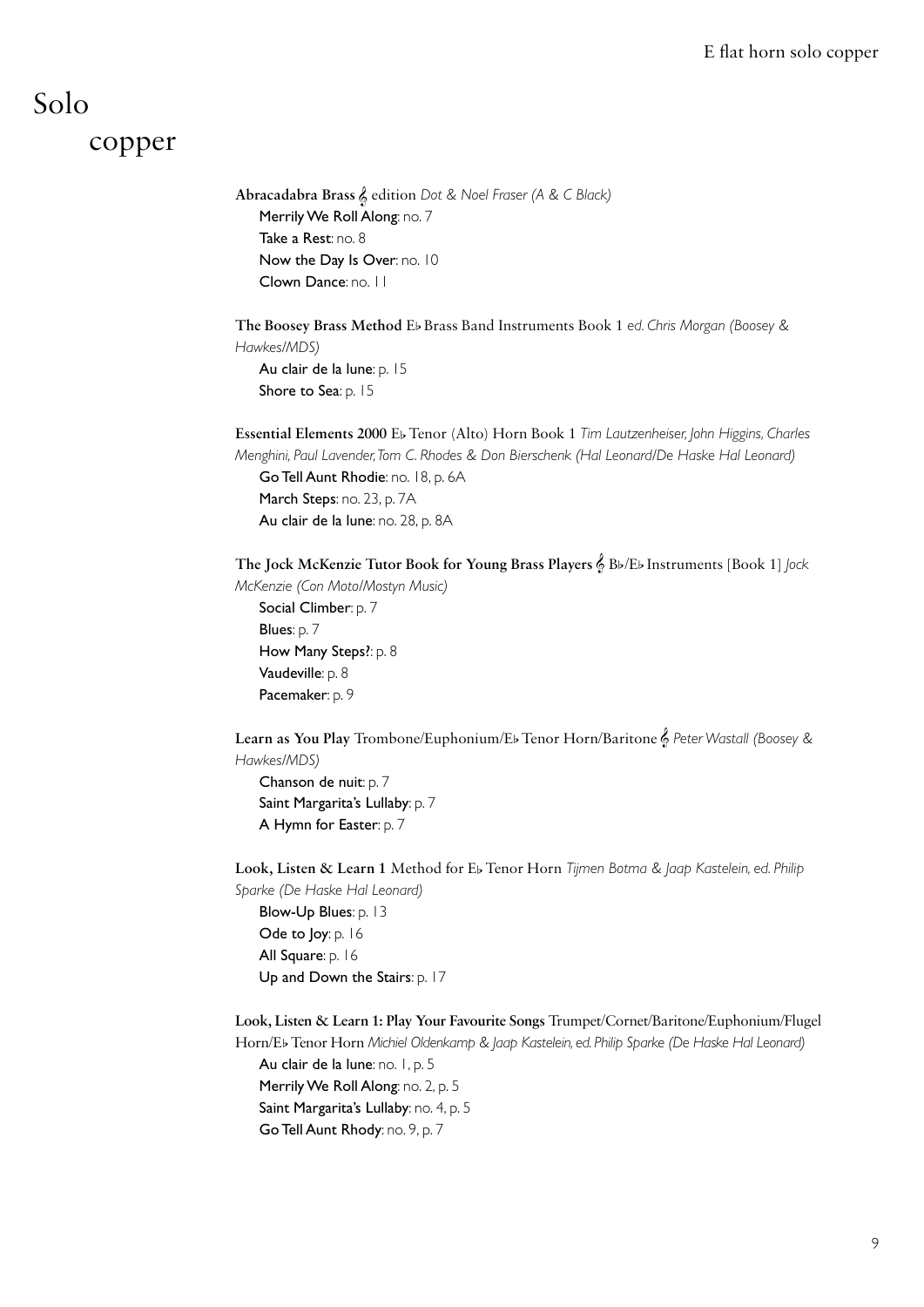**Simply Brass** & *Alan Pring (Music Box Publications/Mostyn Music)* Roll Along: no. 1, p. 5 Castle March: no. 2, p. 5 Easy Es: no. 3, p. 5 Flying High: no. 2, p. 6 Blast-Off: no. 4, p. 6

 **Standard of Excellence: Comprehensive Band Method** Eb Horn Book 1 *Bruce Pearson (Kjos/ Music Sales)*

Country Walk – For Eb Horns Only: no. 20, p. 8 cont.

 **Team Brass** Brass Band Instruments *Richard Duckett (Faber Music; formerly issued by IMP)* All Mixed Up!: p. 6 Tricky Tune!: p. 7 Marching: p. 8 Gliding: p. 8 Flowing: p. 9 Walking: p. 9

 **A Tune a Day** French Horn/Tenor Horn Book 1 *C. Paul Herfurth & Vernon R. Miller (Boston Music/Music Sales)* Melody: no. 6, p. 6 Melody: no. 13, p. 7 Mary Had a Little Lamb: no. 3, p. 9

### bronze

 **20 Supplementary Tunes for Beginner Brass** & edition *Edward Gregson (Brass Wind)* Step by Step: no. 1, p. 1 Little Minuet: no. 3, p. 2

 **Abracadabra Brass** & edition *Dot & Noel Fraser (A & C Black)* This Old Man: no. 15 God Save the Queen: no. 17 **Sad T. Rex: no. 25** 

 **The Boosey Brass Method** Eb Brass Band Instruments Book 1 *ed. Chris Morgan (Boosey & Hawkes/MDS)* City Streets: p. 22

Forest Walk: p. 25 Calm Sea: p. 26 Orangutan Rag: p. 32

 **The Boosey Brass Method** Eb Brass Band Instruments Repertoire Book A *ed. Chris Morgan (Boosey & Hawkes/MDS)*

 Fanfare and March: p. 7 Clubbing: p. 8 Slur Crazy: p. 10 Movie Spooks: p. 11 Ice Lolly: p. 12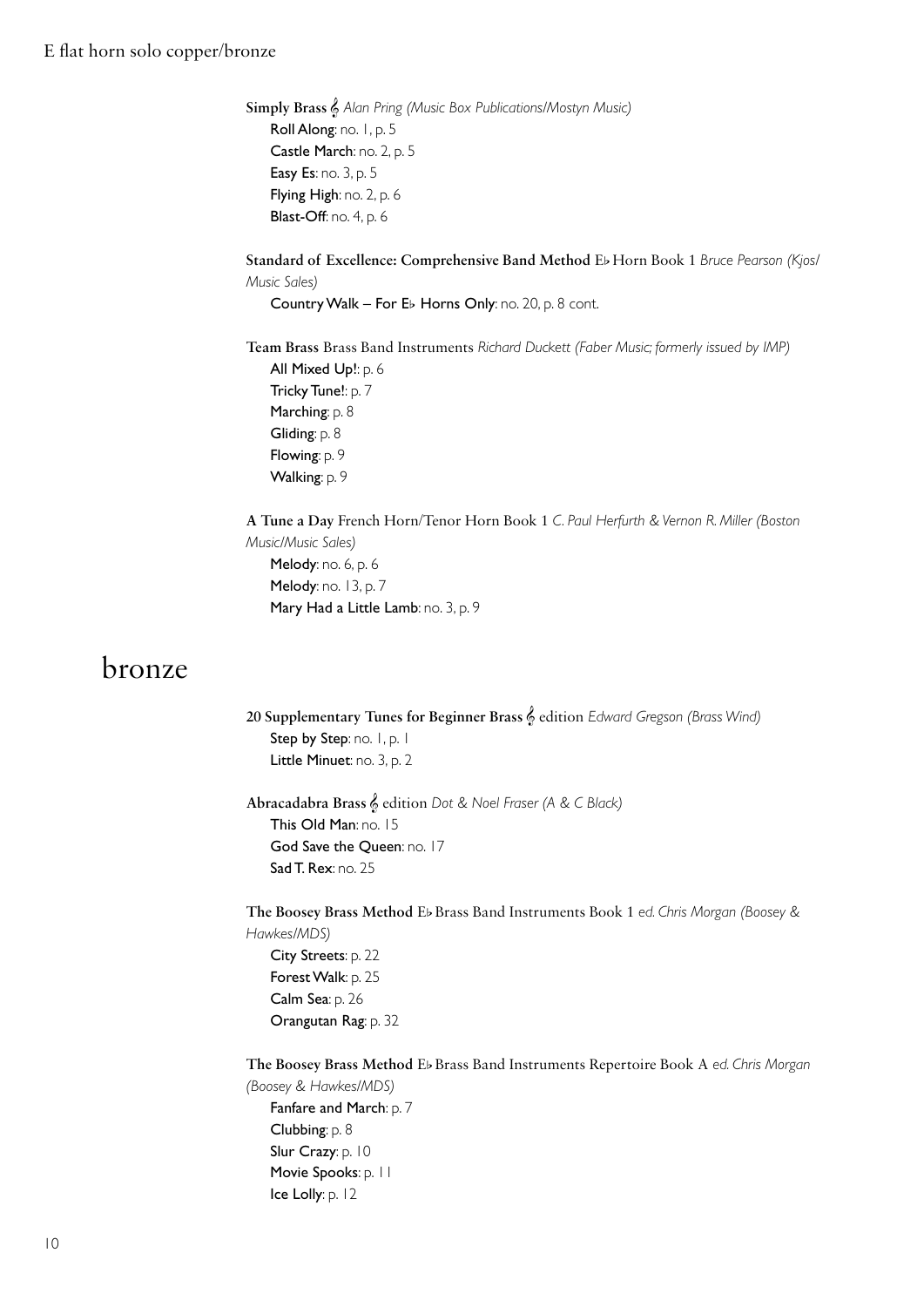### E flat horn solo bronze

|            | Bravo! Eb Tenor Horn Carol Barratt (Boosey & Hawkes/MDS)                                                                       |
|------------|--------------------------------------------------------------------------------------------------------------------------------|
|            | On the Wing p. 2                                                                                                               |
|            | Jewel in the Crown: p. 3                                                                                                       |
|            | Rise and Shine!: p. 3                                                                                                          |
|            | Easy Winners Trumpet/Tenor Horn/French Horn/Euphonium Peter Lawrance (Brass Wind)                                              |
| $\dagger$  | Shepherd's Hey: p. 2                                                                                                           |
|            | Light Up the Fire: p. 2                                                                                                        |
|            | Don't Sit under the Apple Tree: p. 2                                                                                           |
|            | Branle des sabots: p. 2                                                                                                        |
|            | Essential Elements 2000 Eb Tenor (Alto) Horn Book 1 Tim Lautzenheiser, John Higgins, Charles                                   |
|            | Menghini, Paul Lavender, Tom C. Rhodes & Don Bierschenk (Hal Leonard/De Haske Hal Leonard)                                     |
|            | Skip to My Lou: no. 42, p. 10A                                                                                                 |
|            | William Tell: no. 45, p. 10A                                                                                                   |
|            | The Jock McKenzie Tutor Book for Young Brass Players & Bb/Eb Instruments [Book 1] Jock<br>McKenzie (Con Moto/Mostyn Music)     |
|            | Fanfare: p. 12                                                                                                                 |
|            | Russian Dance: p. 13                                                                                                           |
|            | In Vienna: p. 13                                                                                                               |
|            | Learn as You Play Trombone/Euphonium/Eb Tenor Horn/Baritone & Peter Wastall (Boosey &<br>Hawkes/MDS)                           |
|            | Branle de Champagne: p. 17                                                                                                     |
|            | Look, Listen & Learn 1 Method for Eb Tenor Horn Tijmen Botma & Jaap Kastelein, ed. Philip                                      |
|            | Sparke (De Haske Hal Leonard)                                                                                                  |
|            | Tengo una muñeca: p. 26                                                                                                        |
|            | Look, Listen & Learn 1: Play Your Favourite Songs Trumpet/Cornet/Baritone/Euphonium/Flugel                                     |
|            | Horn/Eb Tenor Horn Michiel Oldenkamp & Jaap Kastelein, ed. Philip Sparke (De Haske Hal Leonard)<br>Old MacDonald: no. 13, p. 8 |
|            | Clown Dance: no. 15, p. 8                                                                                                      |
|            | Sawing, Sawing: no. 16, p. 9                                                                                                   |
|            | This Old Man: no. 18, p. 9                                                                                                     |
|            | Nine Miniatures Eb & edition Edward Gregson & John Ridgeon (Brass Wind)                                                        |
|            | Three Playmates: no. 1, p. 3 (any one piece)                                                                                   |
| $\ddagger$ | Little Minuet: no. 3, p. 5                                                                                                     |
|            | Simply Brass & Alan Pring (Music Box Publications/Mostyn Music)                                                                |
|            | Forward March: no. 2, p. 10                                                                                                    |
|            | Muscle Builder: no. 1, p. 13                                                                                                   |
|            | A Little Beethoven: no. 2, p. 13                                                                                               |
|            | Old MacDonald Had a Farm: no. 1, p. 17                                                                                         |
|            | Standard of Excellence: Comprehensive Band Method Eb Horn Book 1 Bruce Pearson (Kjos/<br>Music Sales)                          |
|            | Erie Canal Capers - For Eb Horns Only: no. 58, p. 15                                                                           |
|            | Go for Excellence! - For Eb Horns Only: no. 61, p. 15 cont.                                                                    |
|            |                                                                                                                                |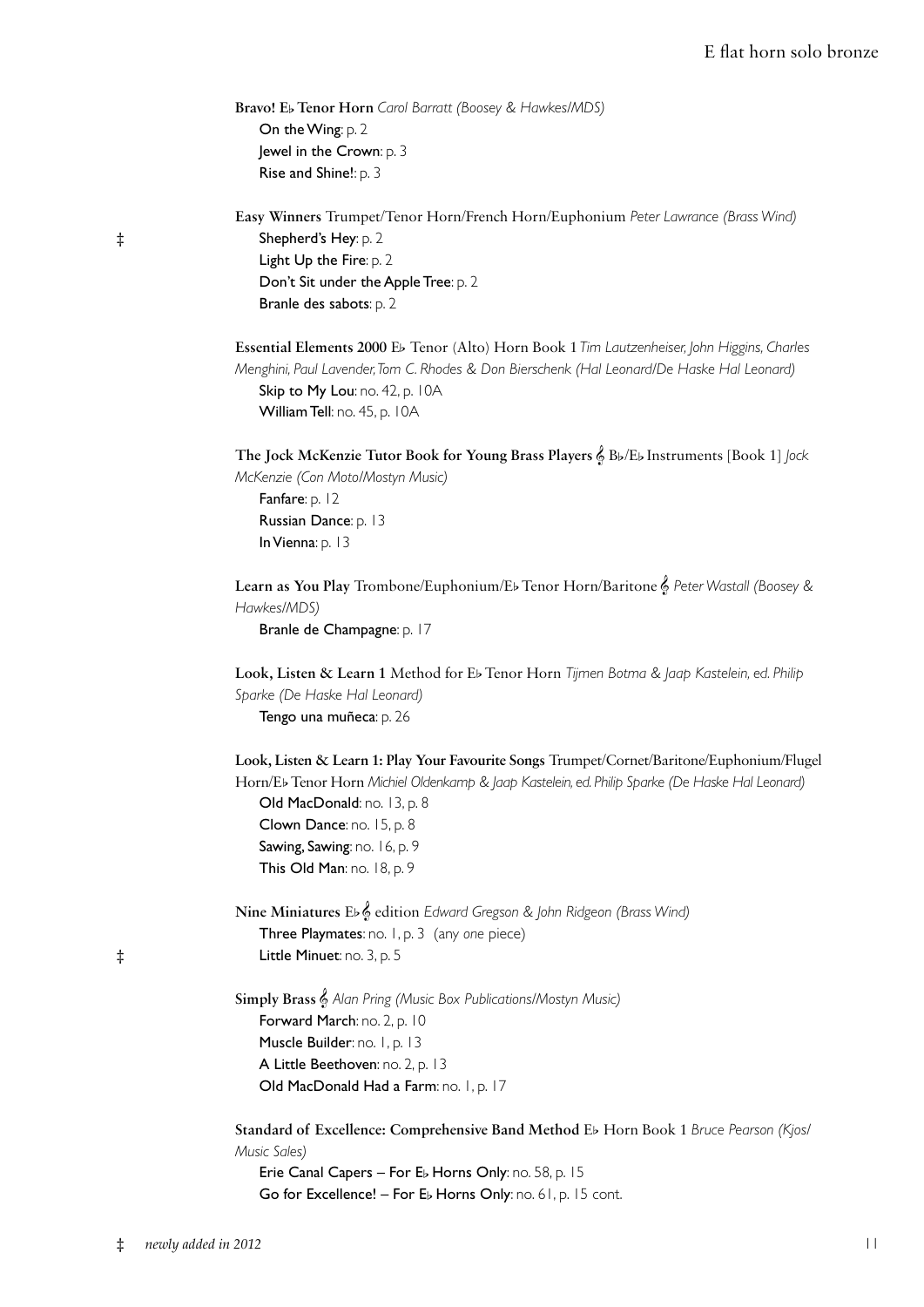**Team Brass** Brass Band Instruments *Richard Duckett (Faber Music; formerly issued by IMP)* Here We Go!: p. 22 Roundabout: p. 23

 **Team Brass Repertoire** Brass Band Instruments *Richard Duckett (IMP/Faber Music)* Ode to Joy: p. 7 He's Got the Whole World in His Hands: p. 7

 **A Tune a Day** French Horn/Tenor Horn Book 1 *C. Paul Herfurth & Vernon R. Miller (Boston Music/Music Sales)*

Jolly Old St Nick: no. 3, p. 21 Long, Long Ago: no. 4, p. 21

## silver

 **20 Supplementary Tunes for Beginner Brass** & edition *Edward Gregson (Brass Wind)* Chloe's Tune: no. 6, p. 3 Gavotte: no. 10, p. 4

 **Abracadabra Brass** & edition *Dot & Noel Fraser (A & C Black)* Daisy Bell: no. 38 Skye Boat Song: no. 39

 **All Jazzed Up** Eb & edition *Chris Wilson-Smith (Brass Wind)* Something Else: p. 1 Waltzing with Jazz: p. 1 Tuxedo Junction: p. 1 Out 'n' About: p. 2

 **Beginners Please!** Eb/F & edition *Bram Wiggins (Winwood Music)* Pastime with Good Company: p. 3 Lucy's Lullaby: p. 3 The Meeting of the Waters: p. 4

 **The Boosey Brass Method** Eb Brass Band Instruments Book 1 *ed. Chris Morgan (Boosey & Hawkes/MDS)* The Brass Rap: p. 45 Serenade: p. 46 Shaker Melody: p. 51 Hine ma tov: p. 52 A Groovy Kind of Love: p. 55

 **The Boosey Brass Method** Eb Brass Band Instruments Repertoire Book B *ed. Chris Morgan (Boosey & Hawkes/MDS)* Snakes 'n' Ladders: p. 4 Song of the Western Men: p. 5 Bolero: p. 6 Tango: p. 9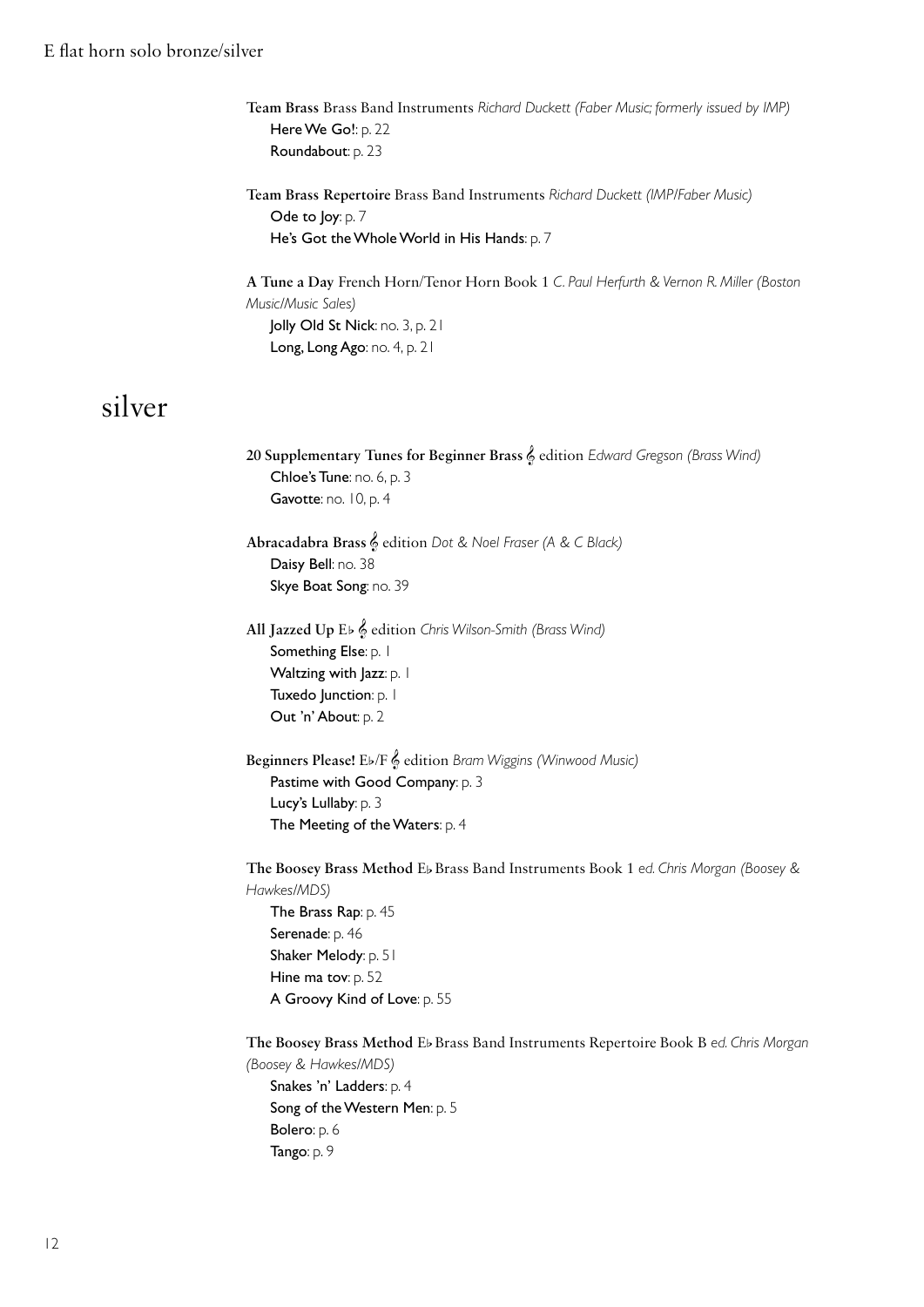|            | The Boosey Brass Method Eb Brass Band Instruments Repertoire Book C ed. Chris Morgan<br>(Boosey & Hawkes/MDS)<br>Scale Blues: p. 4<br>Lighthouse Crossing: p. 5<br>By the Waters of Babylon: p. 12<br>Planting Rice: p. 14                                                                    |
|------------|-----------------------------------------------------------------------------------------------------------------------------------------------------------------------------------------------------------------------------------------------------------------------------------------------|
|            | Bravo! Eb Tenor Horn Carol Barratt (Boosey & Hawkes/MDS)<br>Serenade: p. 6<br>Ferryside: p. 7                                                                                                                                                                                                 |
|            | Easy Jazzy 'Tudes & Brass Instruments Mark Nightingale (Warwick Music)<br>Fiesta Siesta: no. 2, p. 2<br>Coo's Blues: no. 3, p. 3<br>Ready, Aim, Fire!: no. 4, p. 3                                                                                                                            |
|            | Easy Winners Trumpet/Tenor Horn/French Horn/Euphonium Peter Lawrance (Brass Wind)<br>One Hand, One Heart: p. 7<br>Match of the Day: p. 8                                                                                                                                                      |
| $\ddagger$ | FUNdamentals F Horn/Eb Horn James Curnow (Curnow Music/De Haske Hal Leonard)<br>Three Instead of Four: p. 23<br>Little Lisa: p. 25                                                                                                                                                            |
|            | The Jock McKenzie Tutor Book for Young Brass Players & Bb/Eb Instruments [Book 1] Jock<br>McKenzie (Con Moto/Mostyn Music)<br>March - Square Bash: p. 21<br>A Happy Ending: p. 21<br>Gospel Rock: p. 29                                                                                       |
|            | Learn as You Play Trombone/Euphonium/Eb Tenor Horn/Baritone & Peter Wastall (Boosey &<br>Hawkes/MDS)<br>Serenade: p. 22<br>Chorus: p. 22<br>Andante: p. 23<br>The Emperor of Germany's March: p. 27                                                                                           |
|            | Look, Listen & Learn 1 Method for Eb Tenor Horn Tijmen Botma & Jaap Kastelein, ed. Philip<br>Sparke (De Haske Hal Leonard)<br>Cha-Cha Chateaux: p. 33<br>The Tightrope Walker: p. 34<br>Alouette: p. 35                                                                                       |
|            | Look, Listen & Learn 1: Play Your Favourite Songs Trumpet/Cornet/Baritone/Euphonium/Flugel<br>Horn/Eb Tenor Horn Michiel Oldenkamp & Jaap Kastelein, ed. Philip Sparke (De Haske Hal Leonard)<br>Amazing Grace: no. 24, p. 11<br>Lullaby: no. 38, p. 15<br>Land of Our Fathers: no. 45, p. 17 |
|            | Nine Miniatures Eb & edition Edward Gregson & John Ridgeon (Brass Wind)<br>Restless or Wishful Thinking: no. 2, p. 4<br>Gavotte: no. 6, p. 6                                                                                                                                                  |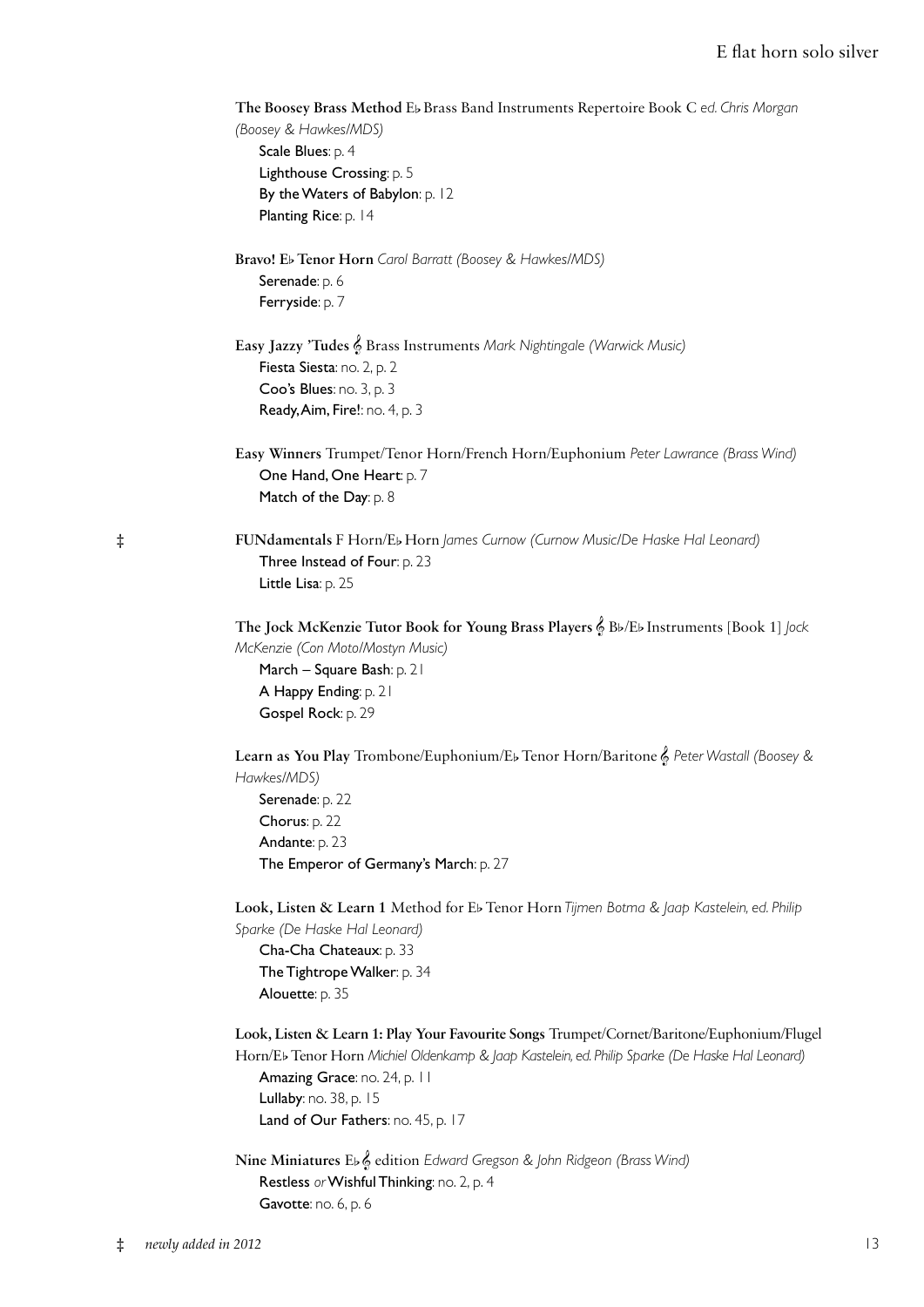### E flat horn solo silver

| Shining Brass Book 1 (ABRSM)<br>$\ddagger$                                               |  |
|------------------------------------------------------------------------------------------|--|
| One, Two, Three!: p. 6                                                                   |  |
| Puppet's Dance: p. 7                                                                     |  |
|                                                                                          |  |
| Simply Brass & Alan Pring (Music Box Publications/Mostyn Music)                          |  |
| Midnight Cowboy: no. 2, p. 24                                                            |  |
| Fire Dance: p. 25                                                                        |  |
| Flap-Jack: p. 25                                                                         |  |
| Fanfare Opener: no. 1, p. 26                                                             |  |
| Six Modern Pieces Eb & edition Peter Lawrance (Brass Wind)                               |  |
| Waits and Measures: no. 1, p. 1                                                          |  |
|                                                                                          |  |
| Standard of Excellence: Comprehensive Band Method Eb Horn Book 1 Bruce Pearson (Kjos/    |  |
| Music Sales)                                                                             |  |
| Alouette - For Eb Horns Only: no. 116, p. 26 cont.                                       |  |
| Home on the Range - For Eb Horns Only: no. 120, p. 27 cont.                              |  |
| Team Brass Brass Band Instruments Richard Duckett (Faber Music; formerly issued by IMP)  |  |
| We Wish You a Merry Christmas: p. 32                                                     |  |
| Theme from 'Polovtsian Dances': p. 36                                                    |  |
|                                                                                          |  |
| Rickshaws: p. 43                                                                         |  |
| Team Brass Repertoire Brass Band Instruments Richard Duckett (IMP/Faber Music)           |  |
| Morning Has Broken: p. 16                                                                |  |
|                                                                                          |  |
| Time Pieces Horn F/Eb Volume 1 Paul Harris & Andrew Skirrow (ABRSM)                      |  |
| When Laura Smiles: p. 2                                                                  |  |
| German Dance: p. 4                                                                       |  |
| No. 3 from 'For Children', Vol. I: p. 8                                                  |  |
|                                                                                          |  |
| Top Brass Deborah Calland (Stainer & Bell)                                               |  |
| <b>Jump to It:</b> $p \cdot 3$                                                           |  |
| Brass Bells: p. 3                                                                        |  |
| A Tune a Day French Horn/Tenor Horn Book 1 C. Paul Herfurth & Vernon R. Miller (Boston   |  |
| Music/Music Sales)                                                                       |  |
| The First Noel: no. 4, p. 24                                                             |  |
| Deck the Halls: no. 4, p. 25                                                             |  |
| Auld Lang Syne: no. 5, p. 33                                                             |  |
| Augustin: no. 7, p. 33                                                                   |  |
|                                                                                          |  |
| Up Front Eb Horn Book 1 Derek Bourgeois, Gordon Crosse, Edward Gregson, Raymond Premru & |  |
| Daryl Runswick (Brass Wind)                                                              |  |
| Chelsea Chase: p. 1                                                                      |  |
| Lullaby: p. 3                                                                            |  |
| Winner Scores All Treble Brass Peter Lawrance (Brass Wind)                               |  |
| $\ddagger$                                                                               |  |
| I Should Be So Lucky: p. 3                                                               |  |
|                                                                                          |  |
| Supercalifragilisticexpialidocious: p. 5<br>Always Look on the Bright Side of Life: p. 9 |  |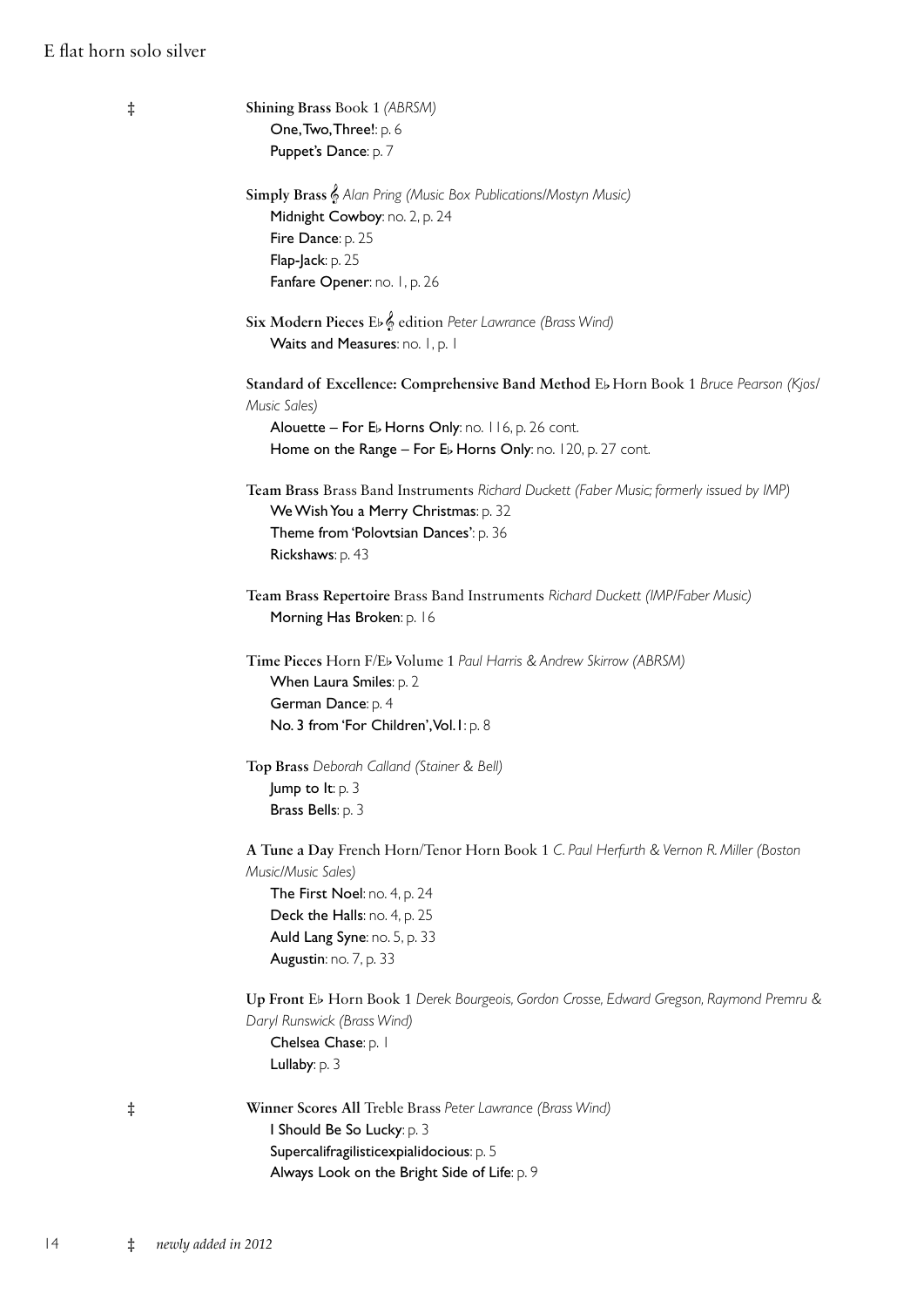#### E flat horn solo silver/gold

 **Winners Galore** & Brass *Peter Lawrance (Brass Wind)* Camptown Races: p. 4 Give Me Joy in My Heart: p. 6 Nessun dorma: p. 7 Flintstones Theme: p. 19

## gold

 **20 Supplementary Tunes for Beginner Brass** & edition *Edward Gregson (Brass Wind)* Justin's March: no. 14, p. 6

 **Abracadabra Brass** & edition *Dot & Noel Fraser (A & C Black)* Passing Clouds: no. 58 Largo from the 'New World' Symphony: no. 72 O Little Town of Bethlehem: no. 73

 **All Jazzed Up** Eb & edition *Chris Wilson-Smith (Brass Wind)* Pink Panther: p. 3 Sweet Georgia Brown: p. 4 Odd Job: p. 4

 **The Boosey Brass Method** Eb Brass Band Instruments Book 2 *ed. Chris Morgan (Boosey & Hawkes/MDS)*

 The Parson's Farewell: p. 19 Dance of Displeasure: p. 23 Yellow Bird: p. 31

 **The Boosey Brass Method** Eb Brass Band Instruments Repertoire Book B *ed. Chris Morgan (Boosey & Hawkes/MDS)*

Barefoot Ball: p. 10 Bumpy Ride: p. 13 Indian Sunset: p. 18

 **The Boosey Brass Method** Eb Brass Band Instruments Repertoire Book C *ed. Chris Morgan (Boosey & Hawkes/MDS)* Delta Serenade: p. 11

Estampie Royale: p. 16

 **Bravo! E**b **Tenor Horn** *Carol Barratt (Boosey & Hawkes/MDS)* Howling-Bags: p. 9 The Duke of Gloucester's March: p. 11

 **Easy Jazzy 'Tudes** & Brass Instruments *Mark Nightingale (Warwick Music)* Three-step: no. 8, p. 6 The Stinger: no. 9, p. 6 Ermie's Blues: no. 10, p. 6

 **Easy Winners** Trumpet/Tenor Horn/French Horn/Euphonium *Peter Lawrance (Brass Wind)* Super Trouper: p. 11 Jerusalem: p. 15 Pavane: p. 16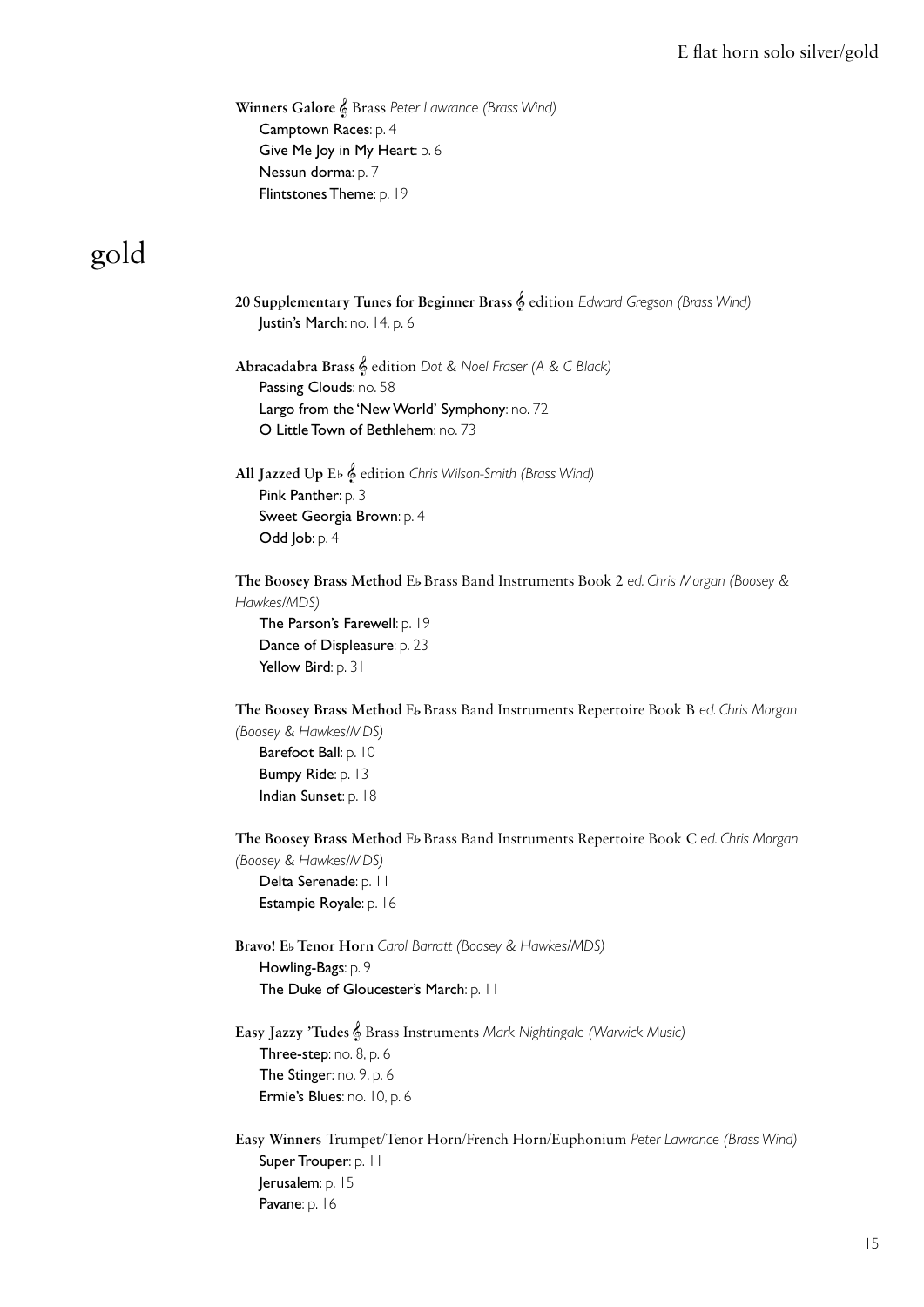### E flat horn solo gold

| Going Solo Tenor Horn John Wallace & Leslie Pearson (Faber Music) |
|-------------------------------------------------------------------|
| <b>British Grenadiers:</b> no. 5, p. 4                            |
| <b>Basse Dance:</b> no. $7$ , p. $5$                              |

 **The Jock McKenzie Tutor Book for Young Brass Players** & Bb/Eb Instruments [Book 1] *Jock McKenzie (Con Moto/Mostyn Music)* Bandstand Polka: p. 39 Blowing a Warm Breeze: p. 48 Absolutely Tango'ed: p. 49

 **The Jock McKenzie Tutor Book for Young Brass Players** & Bb/Eb Instruments Book 2 *Jock McKenzie (Con Moto/Mostyn Music)* Melt Down: p. 2 Grim Fairies: p. 3

 **Learn as You Play** Trombone/Euphonium/Eb Tenor Horn/Baritone & *Peter Wastall (Boosey & Hawkes/MDS)* The Sandman: p. 40 Midnight in Tobago: p. 40

 **Look, Listen & Learn 2** Method for Eb Tenor Horn *Tijmen Botma & Jaap Kastelein, ed. Philip Sparke (De Haske Hal Leonard)*

Rumba in Rio: p. 10 Swan Lake: p. 22 Jive at Five: p. 44

The Handbone Man: p. 41

 **Look, Listen & Learn 2: Sparkling Solos** Trumpet/Cornet/Baritone/Euphonium/Flugel Horn/ EbTenor Horn *Michiel Oldenkamp & Jaap Kastelein, ed. Philip Sparke (De Haske Hal Leonard)*

Monday Morning: no. 3, p. 6 Rock on the Block: no. 6, p. 9

 **Nine Miniatures** Eb& edition *Edward Gregson & John Ridgeon (Brass Wind)* March: no. 4, p. 5

 **Party Pieces** Horn in Eb *Mark Goddard (Spartan Press)* Charlbury Charleston: no. 6, p. 4

 **The Really Easy Tenor Horn Book** *Leslie Pearson (Faber Music)* Minuet in C: no. 4, p. 4 Leap-Frog: no. 6, p. 6

‡ **Shining Brass** Book 1 *(ABRSM)* My Lady's Pavan: p. 8 Tennessee Rag: p. 9 Haunted House: p. 10

> **Simply Brass** & *Alan Pring (Music Box Publications/Mostyn Music)* Lord of the Dance: no. 2, p. 29 The 'Can Can': no. 1, p. 38

| o pro |
|-------|
|       |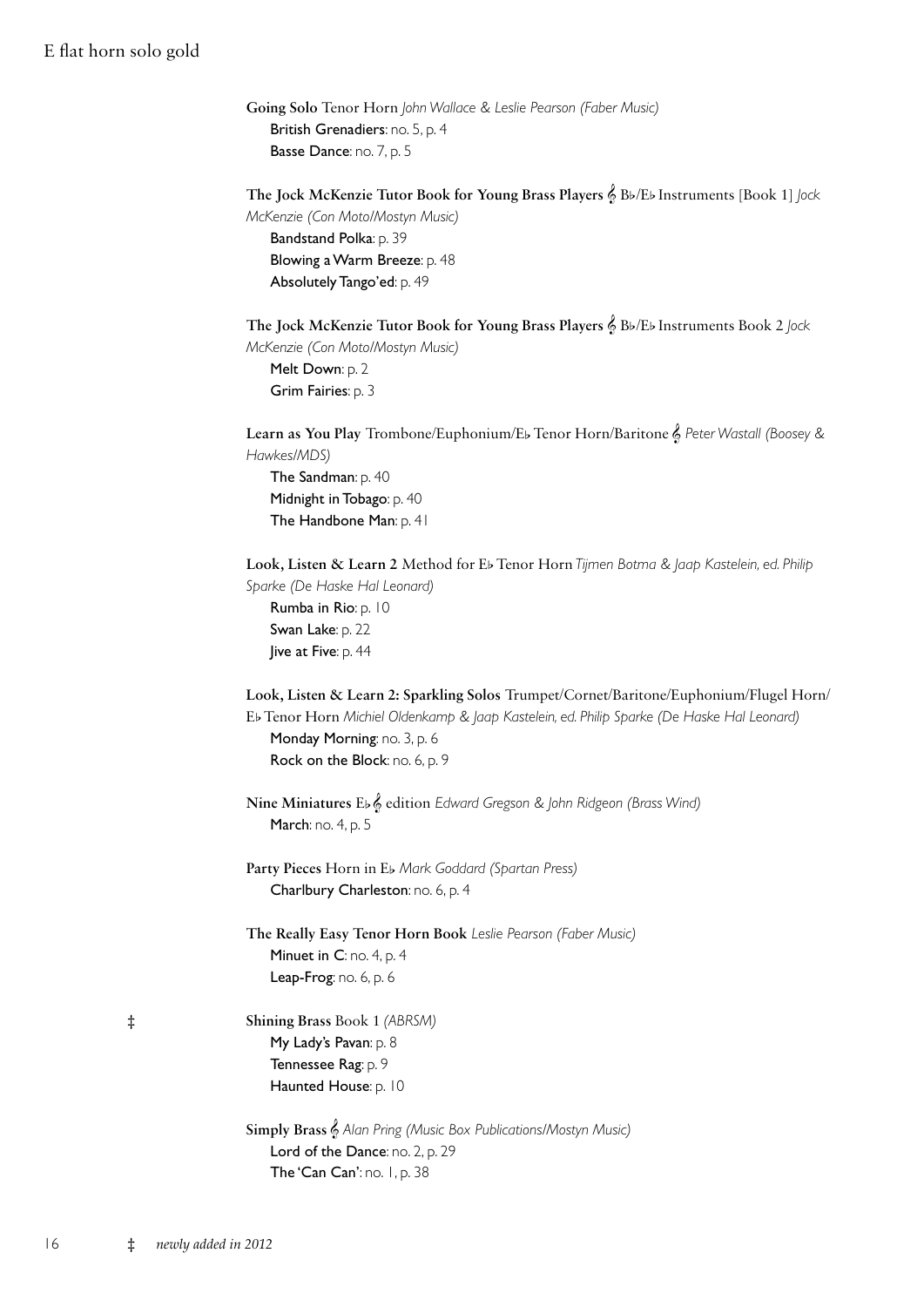|                           | Six Modern Pieces Eb & edition Peter Lawrance (Brass Wind) |
|---------------------------|------------------------------------------------------------|
| <b>Amber:</b> no. 4, p. 2 |                                                            |

 **Standard of Excellence: Comprehensive Band Method** Eb Horn Book 2 *Bruce Pearson (Kjos/ Music Sales)*

 Russian Sailors' Dance – For Eb Horns Only: no. 65, p. 14 cont. March Militaire – For Eb Horns Only: no. 108, p. 26

 **Team Brass** Brass Band Instruments *Richard Duckett (Faber Music; formerly issued by IMP)* My Favourite Things: p. 31 Edelweiss: p. 35

 **Team Brass Repertoire** Brass Band Instruments *Richard Duckett (IMP/Faber Music)* Dallas: p. 19 Theme from 'New World' Symphony: p. 20

 **Time Pieces** Horn F/Eb Volume 1 *Paul Harris & Andrew Skirrow (ABRSM)* Soldiers' March: p. 5 St Anthony Chorale: p. 6 Wine Cellar: p. 7 Simple Gifts: p. 11

```
 Top Brass Deborah Calland (Stainer & Bell)
Easy Rider: p. 4
```
 **A Tune a Day** French Horn/Tenor Horn Book 1 *C. Paul Herfurth & Vernon R. Miller (Boston Music/Music Sales)* My Old Kentucky Home: no. 4, p. 35

 **Up Front** Eb Horn Book 2 *Arthur Butterworth, Ian Carr, Joseph Horovitz, Stan Tracey & Guy Woolfenden (Brass Wind)* Lonely Steppes: p. 2 Winter Graces: p. 3

‡ **Winner Scores All** Treble Brass *Peter Lawrance (Brass Wind)* The Bare Necessities: p. 10 Men of Harlech: p. 11 Love Changes Everything: p. 12 The Strenuous Life: p. 14 Troika: p. 14

> **Winners Galore** & Brass *Peter Lawrance (Brass Wind)* The Ash Grove: p. 11 Eyelevel: p. 11 Portsmouth: p. 11 The Loco-Motion: p. 15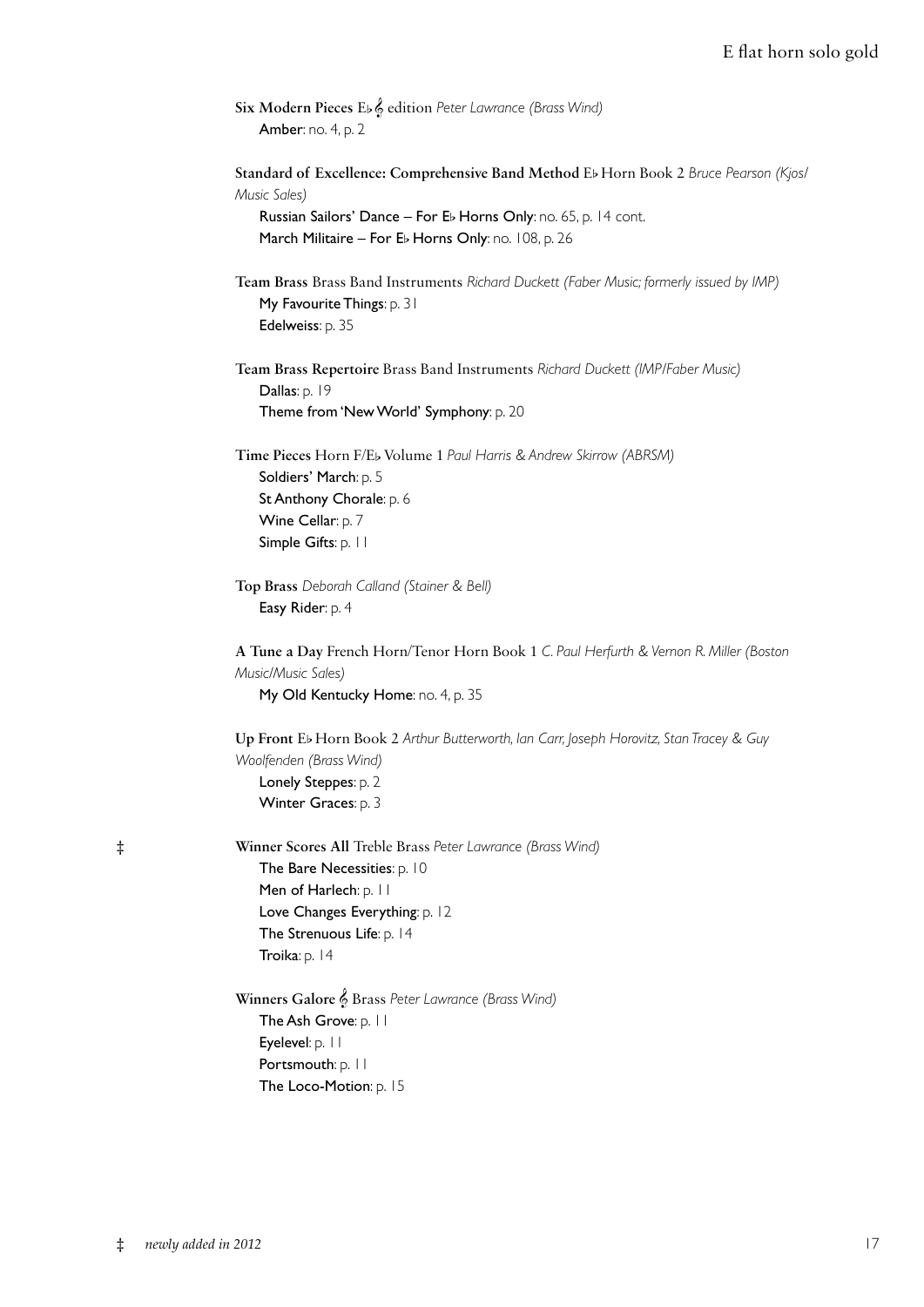### E flat horn solo platinum

# platinum

|            | 20 Supplementary Tunes for Beginner Brass & edition Edward Gregson (Brass Wind)<br>Folk Song: no. 17, p. 8<br>Fanfare: no. 19, p. 10                                                                                                         |
|------------|----------------------------------------------------------------------------------------------------------------------------------------------------------------------------------------------------------------------------------------------|
|            | Abracadabra Brass & edition Dot & Noel Fraser (A & C Black)<br>Jupiter, the Bringer of Jollity from 'The Planets': no. 89<br>Greensleeves: no. 90                                                                                            |
|            | The Boosey Brass Method Eb Brass Band Instruments Book 2 ed. Chris Morgan (Boosey &<br>Hawkes/MDS)<br>Golden Sand: p. 42<br>Bird of Paradise: p. 49<br>Kind of Lovely: p. 50<br>Lullaby of Birdland: p. 54                                   |
|            | The Boosey Brass Method Eb Brass Band Instruments Repertoire Book C ed. Chris Morgan<br>(Boosey & Hawkes/MDS)<br>Let's Carnival: p. 9<br>Galop: p. 18<br>On the Sunny Side of the Street: p. 19<br>Dance! Dance!: p. 21<br>Powerhouse: p. 23 |
|            | Easy Jazzy 'Tudes & Brass Instruments Mark Nightingale (Warwick Music)<br>Blues for Big-ears: no. 15, p. 9<br>The Shout: no. 17, p. 11<br>The Pink Pig: no. 19, p. 13                                                                        |
|            | Easy Winners Trumpet/Tenor Horn/French Horn/Euphonium Peter Lawrance (Brass Wind)<br>James Bond Theme: p. 19<br>Consider Yourself: p. 21<br>The A Team: p. 21                                                                                |
|            | Festive Baroque Horn (F/Eb) Robert van Beringen (De Haske Hal Leonard)<br>Air: no. 2, p. 20<br>Sarabande: no. 11, p. 29<br>Gavotte: no. 12, p. 30                                                                                            |
|            | Going Solo Tenor Horn John Wallace & Leslie Pearson (Faber Music)<br>Sunset Strip: no. 8, p. 6                                                                                                                                               |
| $\ddagger$ | Great Winners Treble Brass Peter Lawrance (Brass Wind)<br>A Whole New World: p. 3<br>Arkansas Traveller: p. 3<br>Wallace and Gromit: p. 13<br>Che Faro: p. 14<br>Star Trek Theme: p. 21                                                      |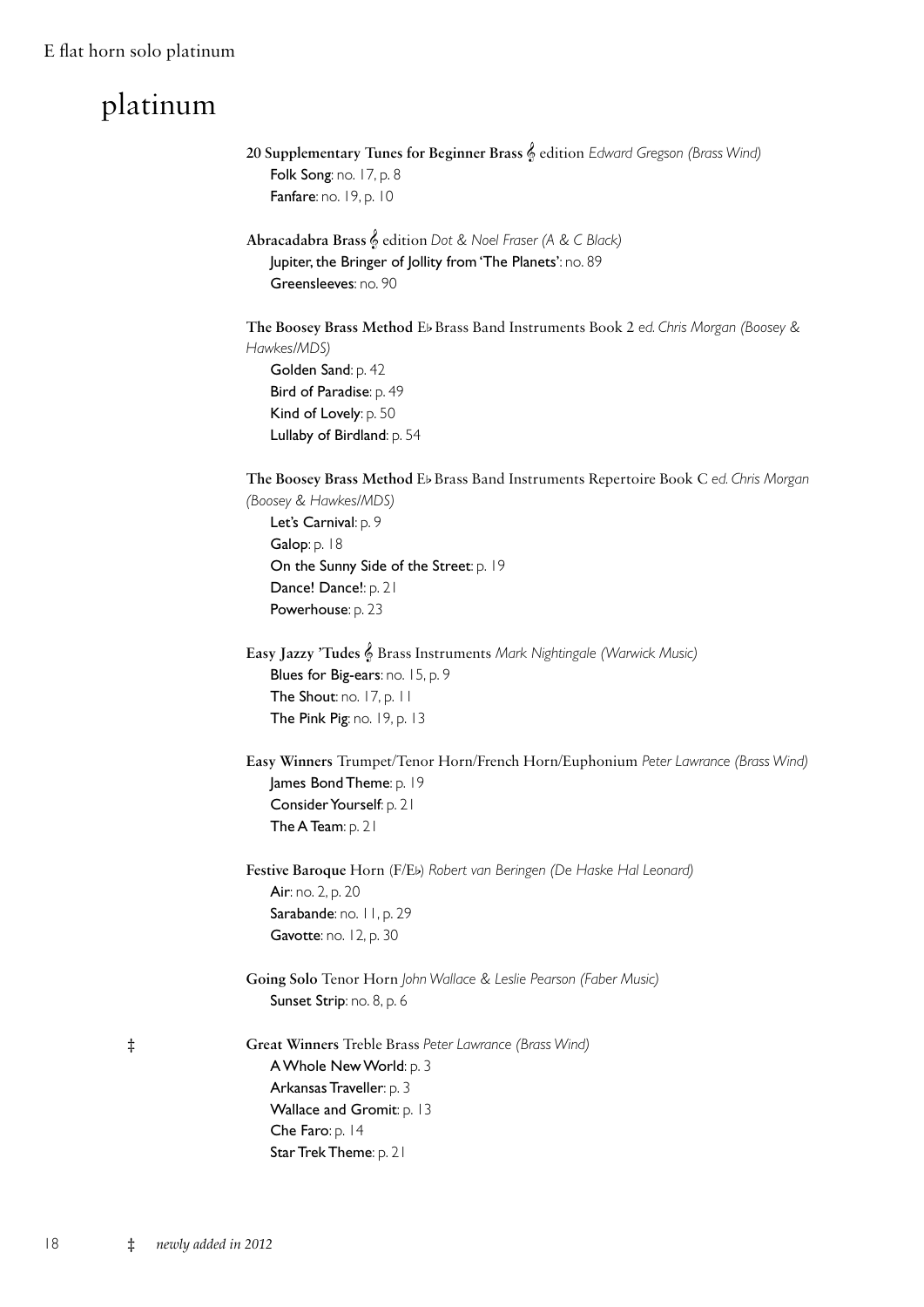#### E flat horn solo platinum

**The Jock McKenzie Tutor Book for Young Brass Players** & Bb/Eb Instruments Book 2 *Jock* 

*McKenzie (Con Moto/Mostyn Music)* Petite Polka: p. 22 A Bit of a Limp: p. 26 Catwalk: p. 38

 **Learn as You Play** Trombone/Euphonium/Eb Tenor Horn/Baritone & *Peter Wastall (Boosey & Hawkes/MDS)* Oxford Blues: p. 58 Suburban Sunday: p. 60 **Look, Listen & Learn 3** Method for Eb Tenor Horn *Tijmen Botma & Jaap Kastelein, ed. Philip* 

*Sparke (De Haske Hal Leonard)* Pile Driver: p. 5 The Turtle: p. 11 'Rag'amuffin: p. 12 Caribbean Son: p. 29

| Look, Listen & Learn 3: Stylish Adventure Trumpet/Cornet/Baritone/Euphonium/Flugel              |
|-------------------------------------------------------------------------------------------------|
| Horn/Eb Tenor Horn Michiel Oldenkamp & Jaap Kastelein, ed. Philip Sparke (De Haske Hal Leonard) |
| <b>Free Time:</b> no. $1$ , p. 4                                                                |
| <b>Ring for a Swing:</b> no. 4, p. $10$                                                         |

 **Nine Miniatures** Eb& edition *Edward Gregson & John Ridgeon (Brass Wind)* Folk Song: no. 8, p. 7

 **Party Pieces** Horn in Eb*Mark Goddard (Spartan Press)* Hornpipe: no. 3, p. 2 Boogie: no. 5, p. 3

‡ **Shining Brass** Book 1 *(ABRSM)* How's Tricks?: p. 14

> **Simply Brass** & *Alan Pring (Music Box Publications/Mostyn Music)* A Little Mozart: no. 2, p. 46 Bugles on the Bandstand: p. 47

 **Six Modern Pieces** Eb& edition *Peter Lawrance (Brass Wind)* Burlesque: no. 3, p. 2 Occasional Fanfare: no. 5, p. 3

‡ **Standard of Excellence: Comprehensive Band Method** Eb Horn Book 3 *Bruce Pearson (Kjos/ Music Sales)* Scheherazade: no. 95, p. 26

> **Team Brass** Brass Band Instruments *Richard Duckett (Faber Music; formerly issued by IMP)* West Indian Carnival: p. 45 Old Spanish Town: p. 51